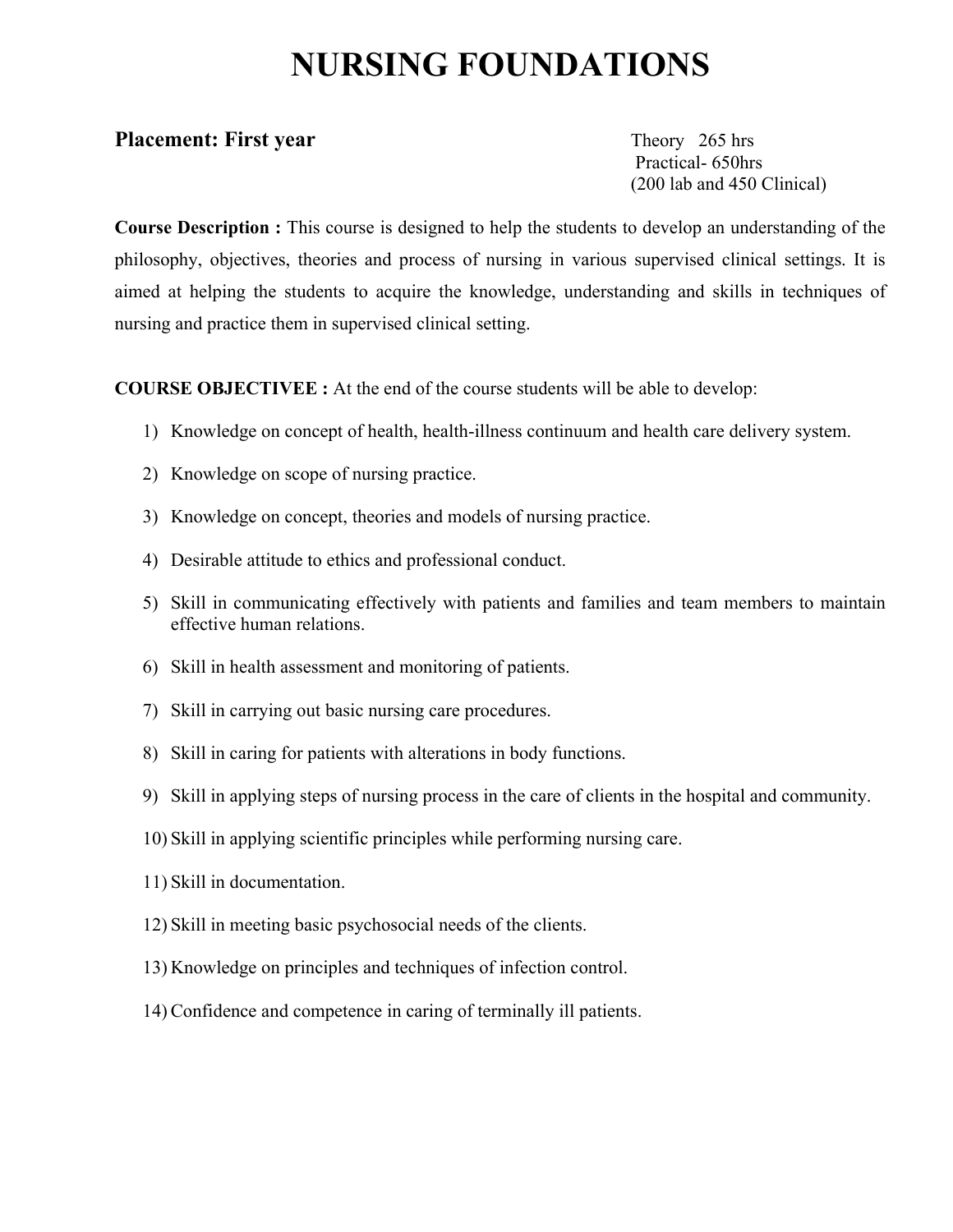## **Theory Hours : 265**

| Unit         | <b>Hrs</b> | Learning<br>Objective                                                                                                                                                        | <b>Content</b>                                                                                                                                                                                                                                                                                                                                                                                                                                                                                                                                                                                                                                                                                                             | <b>Teaching</b><br>Learning<br><b>Activities</b>                                       | <b>Assessment</b><br><b>Methods</b>                               |
|--------------|------------|------------------------------------------------------------------------------------------------------------------------------------------------------------------------------|----------------------------------------------------------------------------------------------------------------------------------------------------------------------------------------------------------------------------------------------------------------------------------------------------------------------------------------------------------------------------------------------------------------------------------------------------------------------------------------------------------------------------------------------------------------------------------------------------------------------------------------------------------------------------------------------------------------------------|----------------------------------------------------------------------------------------|-------------------------------------------------------------------|
| I            | 15         | Describe the<br>$\bullet$<br>concept of<br>health, illness<br>and health care<br>agencies                                                                                    | Introduction<br>Concept of Health :<br>Health illness<br>continuum<br>Factors influencing<br>$\bullet$<br>health<br>Causes and risk factors<br>$\bullet$<br>for Developing illness.<br>Body defenses:<br>Immunity and<br>immunization<br>Illness and illness<br>Behavior<br>Impact of illness on<br>patient and family<br>Health care services:<br>Health Promotion and<br>Prevention,<br>Primary care, Diagnosis,<br>Treatment, Rehabilitation<br>and Continuing care<br>Health care teams<br>$\bullet$<br>Types of health care<br>agencies:<br>Hospitals: Types,<br>Organization and<br>Functions<br>Heath Promotion and<br>levels of disease<br>Prevention<br>Primary health care and<br>its delivery: role of<br>Nurse | Lecture<br>$\bullet$<br>discussion<br>Visit to<br>$\bullet$<br>health care<br>agencies | Essay type<br>Short<br>answers<br>Objectiv<br>$\bullet$<br>e type |
| $\mathbf{I}$ | 20         | Explain<br>$\bullet$<br>concept<br>and scope of<br>nursing<br>Describe<br>$\bullet$<br>values,<br>code of ethics<br>and<br>professional<br>conduct for<br>nurses<br>in India | Nursing as a profession<br>Definition and<br>$\bullet$<br>Characteristics of a<br>profession<br>Nursing :-<br>$\bullet$<br>Definition, Concepts,<br>$\circ$<br>philosophy,<br>objectives<br>Characteristics, nature<br>$\circ$<br>and scope of nursing<br>practice<br>Functions of nurse<br>$\circ$<br>Qualities of a nurse<br>O                                                                                                                                                                                                                                                                                                                                                                                           | Lecture<br>$\bullet$<br>discussion<br>Case<br>$\bullet$<br>discussion<br>Role plays    | Essay type<br>Short<br>answers<br>Objective<br>$\bullet$<br>type  |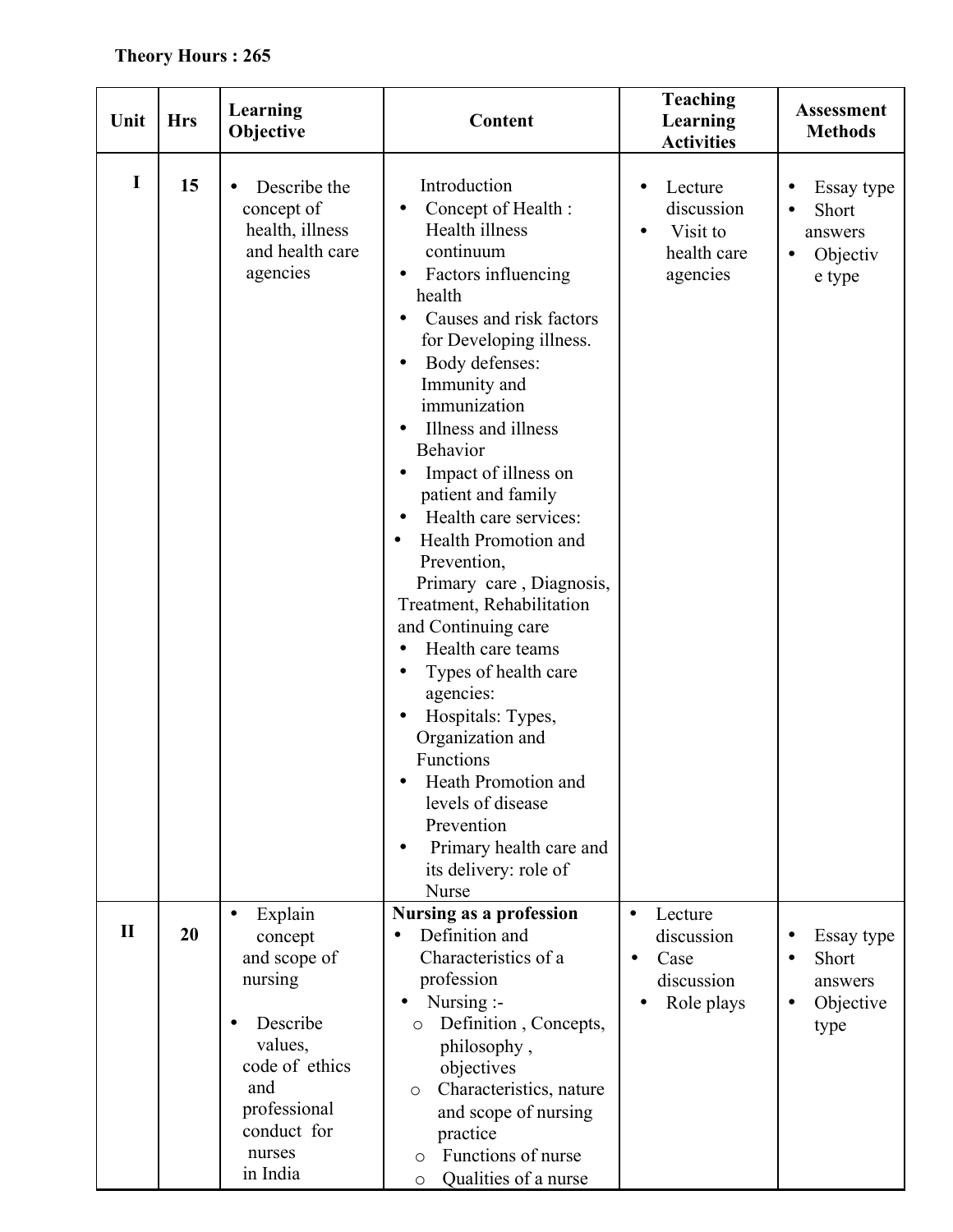| Unit | <b>Hrs</b>              | Learning<br>Objective                                                                                         | Content                                                                                                                                                                                                                                                                                                                                                                                                                                                                                                                                                                                                          | <b>Teaching</b><br>Learning<br><b>Activities</b>                                                    | <b>Assessment</b><br><b>Methods</b>                                                                                                                                               |
|------|-------------------------|---------------------------------------------------------------------------------------------------------------|------------------------------------------------------------------------------------------------------------------------------------------------------------------------------------------------------------------------------------------------------------------------------------------------------------------------------------------------------------------------------------------------------------------------------------------------------------------------------------------------------------------------------------------------------------------------------------------------------------------|-----------------------------------------------------------------------------------------------------|-----------------------------------------------------------------------------------------------------------------------------------------------------------------------------------|
|      |                         |                                                                                                               | Categories of nursing<br>$\circ$<br>personnel<br>Nursing as a<br>$\circ$<br>profession<br>History of Nursing in<br>$\circ$<br>India<br>Values : Definition,<br>Types, Values<br>Clarification and values<br>in professional Nursing:<br>Caring and Advocacy<br>Ethics:<br>$\bullet$<br>o Definition and Ethical<br>Principal<br>o Code of ethics and<br>professional conduct<br>for nurses<br>o Consumer rights<br>o Patients Bill of rights                                                                                                                                                                     |                                                                                                     |                                                                                                                                                                                   |
| III  | $\overline{\mathbf{4}}$ | Explain the<br>admission and<br>discharge<br>procedure<br>Performs<br>admission and<br>discharge<br>procedure | admission<br>Hospital<br>and<br>discharge<br>Admission to the<br>hospital<br>Unit and its<br>$\circ$<br>preparation<br>admission bed<br>Admission procedure<br>Special<br>$\circ$<br>considerations<br>Medico-legal issues<br>$\circ$<br>Roles and<br>$\circ$<br>Responsibilities of<br>the nurse<br>Discharge<br>from<br>the<br>hospital<br>o Types: Planned<br>discharge, LAMA and<br>abscond, Referrals and<br>transfers<br>o Discharge Planning<br>o Discharge procedure<br>o Special considerations<br>o Medico-legal issues<br>o Roles and<br>Responsibilities of the<br>nurse<br>o Care of the unit after | Lecture<br>discussion<br>Demonstra-<br>tion<br>Lab<br>Practice<br>Supervise<br>clinical<br>practice | Essay<br>type<br>Short<br>$\bullet$<br>answers<br>Objective<br>$\bullet$<br>type<br>Assess<br>skills with<br>check list<br>Clinical<br>$\bullet$<br>practical<br>examinati<br>on. |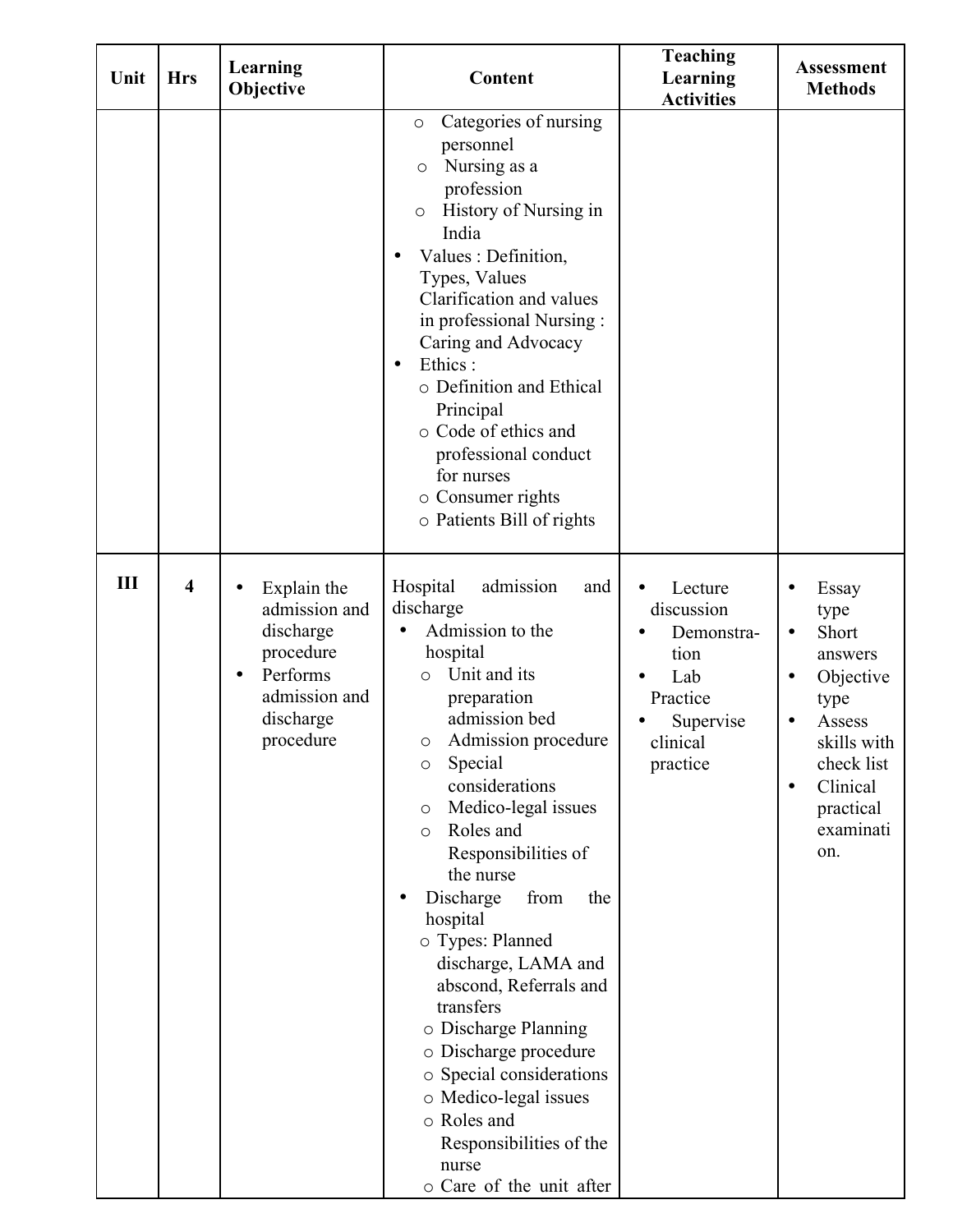| Unit | <b>Hrs</b> | Learning<br>Objective                                                                                                                                                                                                           | Content                                                                                                                                                                                                                                                                                                                                                                                                                                                                                                                                                                                                                                                                                                                                                                                                                                                                                  | <b>Teaching</b><br>Learning<br><b>Activities</b>                                                                                                                                                                      | <b>Assessment</b><br><b>Methods</b>                              |
|------|------------|---------------------------------------------------------------------------------------------------------------------------------------------------------------------------------------------------------------------------------|------------------------------------------------------------------------------------------------------------------------------------------------------------------------------------------------------------------------------------------------------------------------------------------------------------------------------------------------------------------------------------------------------------------------------------------------------------------------------------------------------------------------------------------------------------------------------------------------------------------------------------------------------------------------------------------------------------------------------------------------------------------------------------------------------------------------------------------------------------------------------------------|-----------------------------------------------------------------------------------------------------------------------------------------------------------------------------------------------------------------------|------------------------------------------------------------------|
|      |            |                                                                                                                                                                                                                                 | discharge                                                                                                                                                                                                                                                                                                                                                                                                                                                                                                                                                                                                                                                                                                                                                                                                                                                                                |                                                                                                                                                                                                                       |                                                                  |
| IV   | 12         | • Communicate<br>effectively with<br>patient, families<br>and team<br>members and<br>maintain<br>effective human<br>relations<br>(professional<br>image)<br>• Appreciate the<br>importance of<br>patient teaching<br>in nursing | Communication and Nurse<br>patient relationship<br>Communication : Levels<br>, Elements, Types,<br>Modes, Process, Factors<br>influencing<br>Communication<br>Methods of effective<br>$\circ$<br>Communication<br>Attending skills<br>-<br>Rapport building<br>skills<br>Empathy skills<br>$\circ$<br>Barriers to effective<br>$\circ$<br>communication<br><b>Helping Relationships</b><br>(NPR): Dimensions of ?<br>Helping Relationships,<br>Phases of a helping<br>relationship<br>Communication<br>effectively with patient,<br>families and team<br>members and maintain<br>effective human<br>relations with special<br>reference to<br>communication with<br>vulnerable group<br>(children, women<br>physically and mentally<br>challenged and elderly)<br>Patient Teaching:<br>Importance, Purposes,<br>Process, role of nurse<br>and Integrating teaching<br>in Nursing process | • Lecture<br>discussion<br>Role play and<br>$\bullet$<br>video film on<br>the nurses<br>interacting with<br>the patient<br>Practice session<br>$\bullet$<br>on patient<br>teaching<br>Supervised<br>Clinical practice | Essay type<br>$\bullet$<br>Short<br>answers<br>Objective<br>type |
| V    | 20         | Explain the<br>concept, uses,<br>format and<br>steps of nursing<br>process<br>Documents<br>nursing<br>process as per<br>the format                                                                                              | The Nursing Process<br>Critical Thinking and<br>Nursing Judgment<br>Critical Thinking:<br>$\circ$<br>Thinking and<br>Learning.<br>Competencies,<br>$\circ$<br>Attitudes for critical<br>Thinking, Levels of<br>critical thinking in<br>Nursing                                                                                                                                                                                                                                                                                                                                                                                                                                                                                                                                                                                                                                           |                                                                                                                                                                                                                       |                                                                  |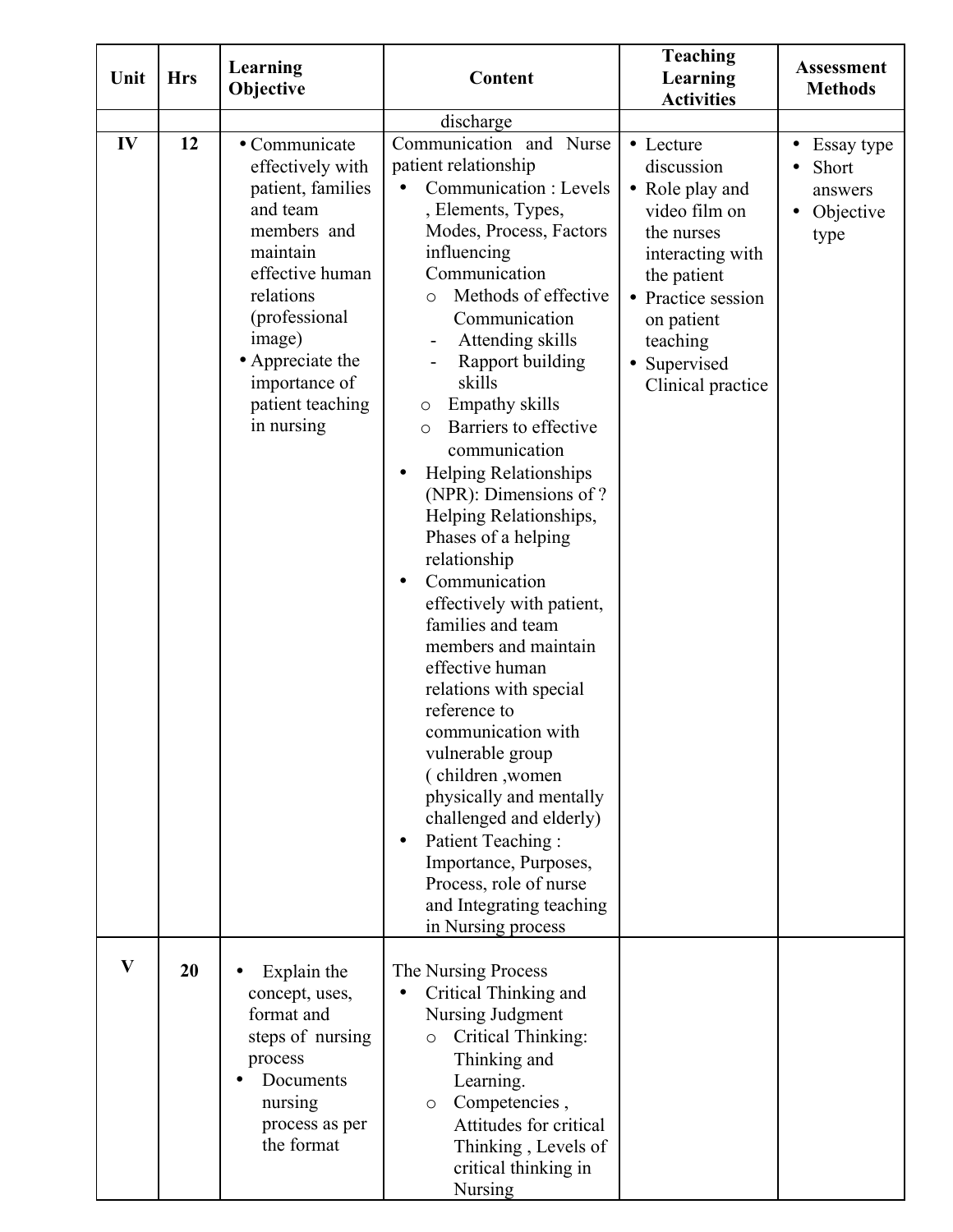|      |                         | Learning                                                                                           |                                                                                                                                                                                                                                                                                                                                                                                                                                                                                                                                                                                                                                                                                                                                                                                                                                                              | <b>Teaching</b>                                                                                   | <b>Assessment</b>                                         |
|------|-------------------------|----------------------------------------------------------------------------------------------------|--------------------------------------------------------------------------------------------------------------------------------------------------------------------------------------------------------------------------------------------------------------------------------------------------------------------------------------------------------------------------------------------------------------------------------------------------------------------------------------------------------------------------------------------------------------------------------------------------------------------------------------------------------------------------------------------------------------------------------------------------------------------------------------------------------------------------------------------------------------|---------------------------------------------------------------------------------------------------|-----------------------------------------------------------|
| Unit | <b>Hrs</b>              | Objective                                                                                          | Content                                                                                                                                                                                                                                                                                                                                                                                                                                                                                                                                                                                                                                                                                                                                                                                                                                                      | Learning<br><b>Activities</b>                                                                     | <b>Methods</b>                                            |
|      |                         |                                                                                                    | <b>Nursing Process</b><br>$\bullet$<br>Overview: Application<br>in Practice<br>Nursing process<br>$\circ$<br>format : INC current<br>format<br>Assessment<br>$\circ$<br>- Collection of Date:<br>Types, Sources,<br>Methods<br>- Formulating Nursing<br>judgment : Data<br>interpretation<br>Nursing diagnosis<br>$\circ$<br>Identification of<br>client problems '<br>Nursing diagnosis<br>$\qquad \qquad \blacksquare$<br>statement<br>Difference between<br>medical and nursing<br>diagnosis<br>Planning<br>$\circ$<br>- Establishing<br>Priorities<br><b>Establishing Goals</b><br>and Expected<br>Outcomes,<br>Selection of<br>interventions:<br>Protocols and<br>standing Orders<br>Writing the Nursing<br>Care Plan<br>Implementation<br>$\circ$<br>Implementing the<br>plan of care<br>Evaluation<br>$\circ$<br>Outcome of care<br>Review and Modify |                                                                                                   |                                                           |
|      |                         |                                                                                                    | o Documentation and<br>Reporting                                                                                                                                                                                                                                                                                                                                                                                                                                                                                                                                                                                                                                                                                                                                                                                                                             |                                                                                                   |                                                           |
| VI   | $\overline{\mathbf{4}}$ | Describe the<br>$\bullet$<br>purposes,<br>types and<br>techniques of<br>recording and<br>reporting | Documentation and<br>Reporting<br>Documentation:<br>Purpose of Recording<br>and reporting<br>Communication within<br>$\bullet$<br>the Health Care Team,<br>Types of records; ward<br>records, medical/nursing                                                                                                                                                                                                                                                                                                                                                                                                                                                                                                                                                                                                                                                | •Lecture<br>discussion<br>•Demonstration<br>•Practice Session<br>•Supervised<br>clinical practice | • Essay type<br>• Short<br>answers<br>• Objective<br>type |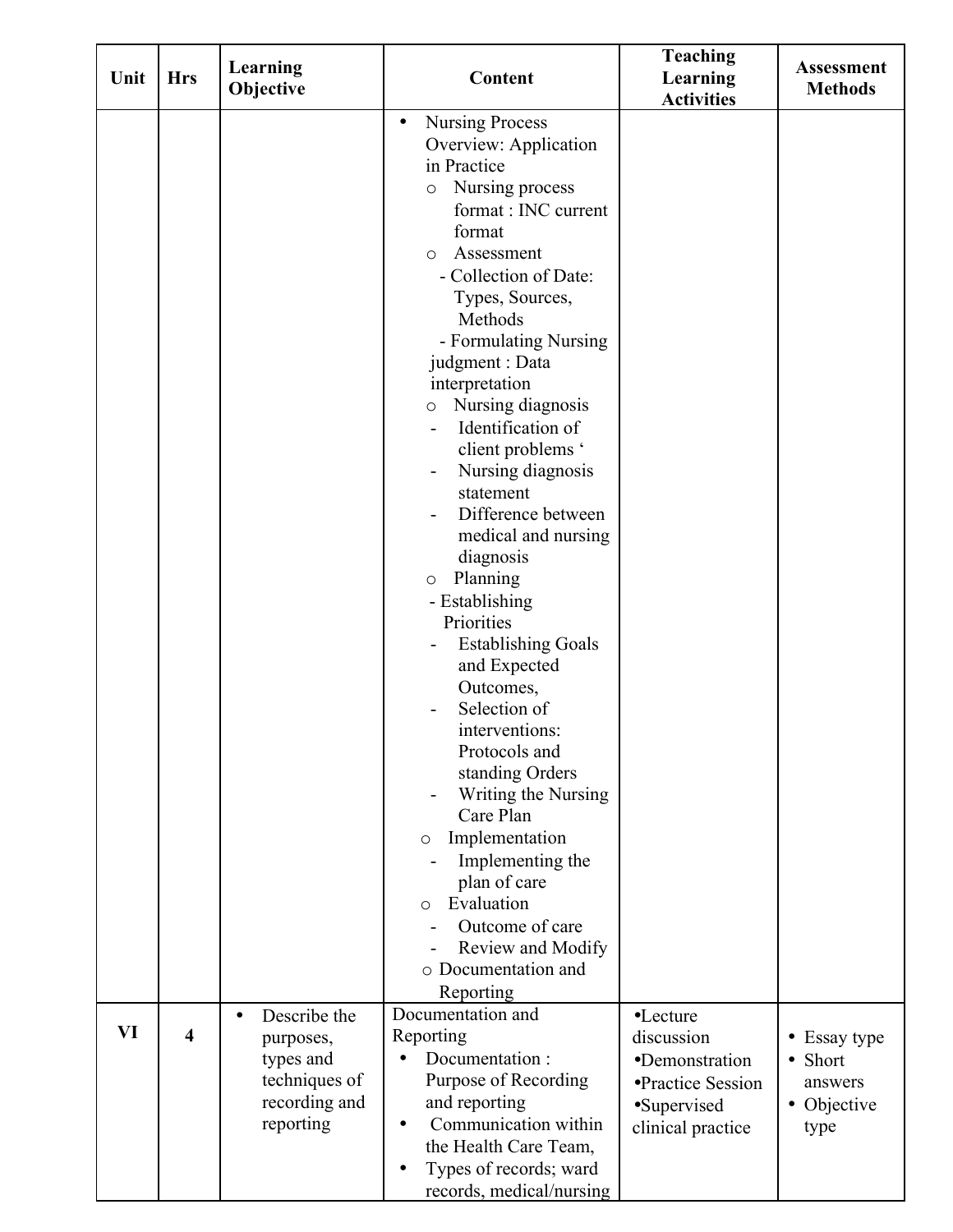| Unit       | <b>Hrs</b> | Learning<br>Objective                                                                                                                                 | Content                                                                                                                                                                                                                                                                                                                                                                                                                                                                                                                                                                                                                                                                         | <b>Teaching</b><br>Learning<br><b>Activities</b>                                                           | <b>Assessment</b><br><b>Methods</b>                                                                                                                              |
|------------|------------|-------------------------------------------------------------------------------------------------------------------------------------------------------|---------------------------------------------------------------------------------------------------------------------------------------------------------------------------------------------------------------------------------------------------------------------------------------------------------------------------------------------------------------------------------------------------------------------------------------------------------------------------------------------------------------------------------------------------------------------------------------------------------------------------------------------------------------------------------|------------------------------------------------------------------------------------------------------------|------------------------------------------------------------------------------------------------------------------------------------------------------------------|
|            |            |                                                                                                                                                       | records,<br>Common Record-<br>keeping forms,<br>Computerized<br>documentation<br>Guidelines for<br>Reporting: Factual<br>basis, Accuracy,<br>completeness,<br>Organization,<br>confidentiality<br>Methods of recording<br>$\bullet$<br>Reporting: Change-of<br>٠<br>shift reports, Incident<br>reports<br>Minimizing legal<br>٠<br>Liability through<br>effective record keeping                                                                                                                                                                                                                                                                                                |                                                                                                            |                                                                                                                                                                  |
| <b>VII</b> | 15         | Describe<br>$\bullet$<br>principles and<br>techniques of<br>monitoring<br>and<br>maintaining<br>vital signs<br>Monitor and<br>maintain vital<br>signs | Vital signs<br>Guidelines for taking<br>vital signs:<br>Body temperature:<br>$\bullet$<br>Physiology<br>$\bullet$<br>, Regulation Factors<br>affecting body<br>temperature,<br>Assessment of body<br>$\bullet$<br>temperature: sites,<br>equipments and<br>techniques, special<br>considerations<br>Temperature<br>$\bullet$<br>alterations:<br>Hyperthermia,<br>Heatstroke,<br>Hypothermia<br>Hot and cold<br>applications<br>Pulse:<br>$\bullet$<br>Physiology and<br>$\circ$<br>regulation,<br>Characteristics of the<br>pulse, Factors affecting<br>pulse<br>Assessment of pulse :<br>$\circ$<br>Sites, location,<br>equipments and<br>technique, special<br>considerations | • Lecture<br>discussion<br>• Demonstration<br><b>Practice Session</b><br>• Supervised<br>clinical practice | Essay<br>type<br>Short<br>$\bullet$<br>answers<br>Objectiv<br>$\bullet$<br>e type<br>Assess<br>with<br>check<br>list<br>Clinical<br>practical<br>examinati<br>on |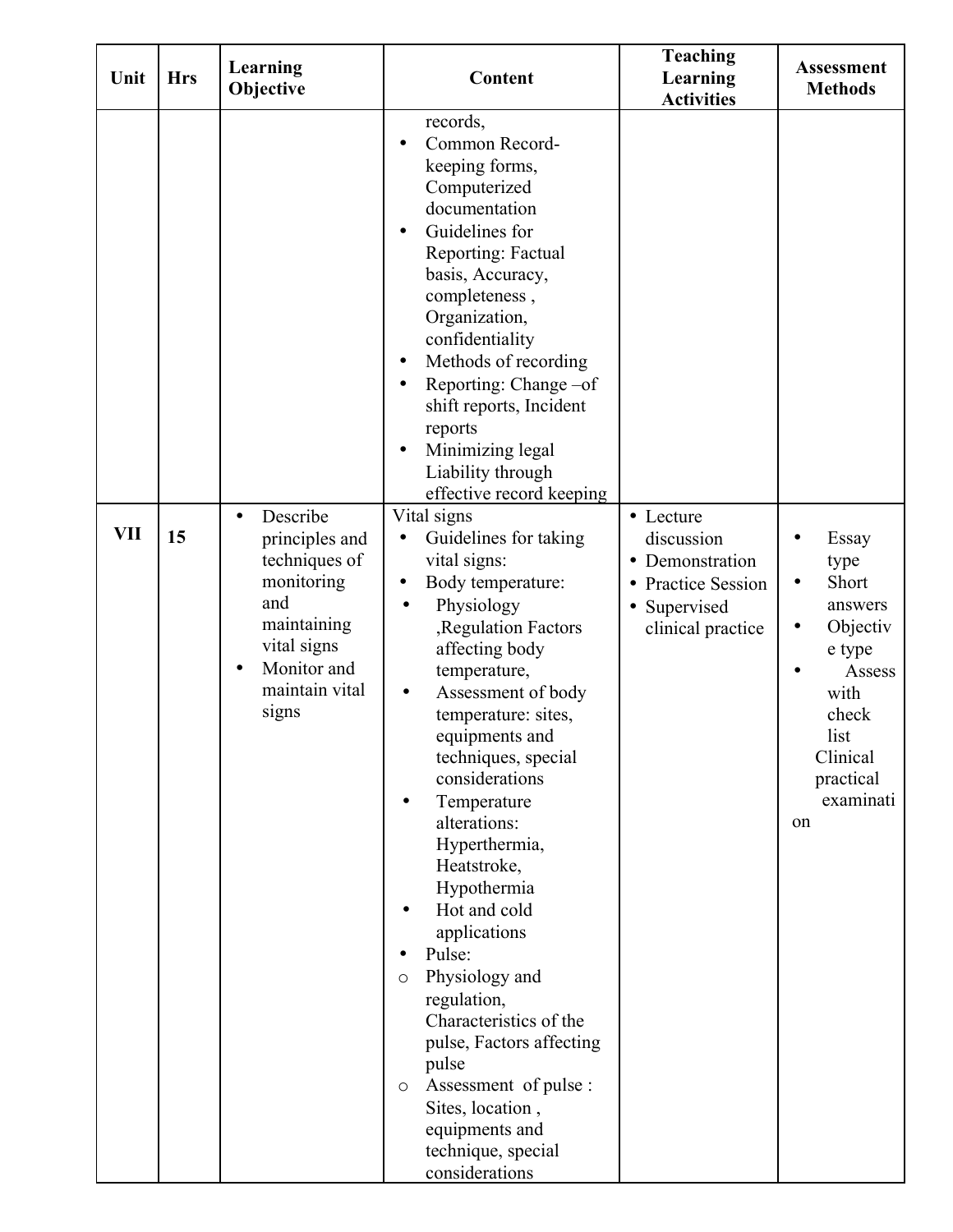| Unit        | <b>Hrs</b> | Learning<br>Objective                                                                                                       | Content                                                                                                                                                                                                                                                                                                                                                                                                                                                                                                                                                                                                                                                                                                                                                                                                                             | <b>Teaching</b><br>Learning<br><b>Activities</b>                             | <b>Assessment</b><br><b>Methods</b>                              |
|-------------|------------|-----------------------------------------------------------------------------------------------------------------------------|-------------------------------------------------------------------------------------------------------------------------------------------------------------------------------------------------------------------------------------------------------------------------------------------------------------------------------------------------------------------------------------------------------------------------------------------------------------------------------------------------------------------------------------------------------------------------------------------------------------------------------------------------------------------------------------------------------------------------------------------------------------------------------------------------------------------------------------|------------------------------------------------------------------------------|------------------------------------------------------------------|
| <b>VIII</b> | 25         | Describe<br>purpose and<br>process of<br>health<br>assessment                                                               | Alterations in pulse:<br>$\circ$<br>Respiration:<br>$\bullet$<br>Physiology and<br>$\circ$<br>Regulation, Mechanics<br>of breathing<br>Characteristics of the<br>respiration, factors<br>affecting respiration<br>Assessment of<br>$\circ$<br>respirations: technique,<br>special considerations<br>Alterations in<br>$\circ$<br>respiration<br>Blood pressure:<br>$\bullet$<br>Physiology and<br>$\circ$<br>Regulation,<br>Characteristics of the<br>blood pressure, Factors<br>affecting blood pressure.<br>Assessment of blood<br>$\circ$<br>pressure: sites,<br>equipments and<br>technique, special<br>considerations<br>Alterations in blood<br>$\circ$<br>pressure<br>Recording of vital<br>signs<br>Health assessment<br>Purposes<br>$\bullet$<br>Process of Health<br>$\bullet$<br>assessment<br>Health history<br>$\circ$ | •Lecture<br>discussion<br>•Demonstration<br>•Practice Session<br>•Supervised | • Essay type<br>$\bullet$ Short<br>answers<br>•Objective<br>type |
|             |            | Describe the<br>health<br>assessment of<br>each body<br>system<br>Perform<br>health<br>assessment of<br>each body<br>system | Physical examination:<br>$\circ$<br>Methods-Inspection,<br>palpation, Percussion,<br>Ausculatation<br>Olfaction<br>Preparation for<br>examination:<br>Patient and unit<br>General assessment<br>Assessment of each<br>body system<br>Recording of health<br>assessment                                                                                                                                                                                                                                                                                                                                                                                                                                                                                                                                                              | Clinical practice                                                            |                                                                  |
| IX          | 5          | Identifies the<br>$\bullet$<br>various<br>machinery                                                                         | Machinery , Equipment and<br>linen<br>Types: Disposables and                                                                                                                                                                                                                                                                                                                                                                                                                                                                                                                                                                                                                                                                                                                                                                        | •Lecture<br>discussion<br>•Demonstration                                     | •Essay type<br>$\bullet$ Short                                   |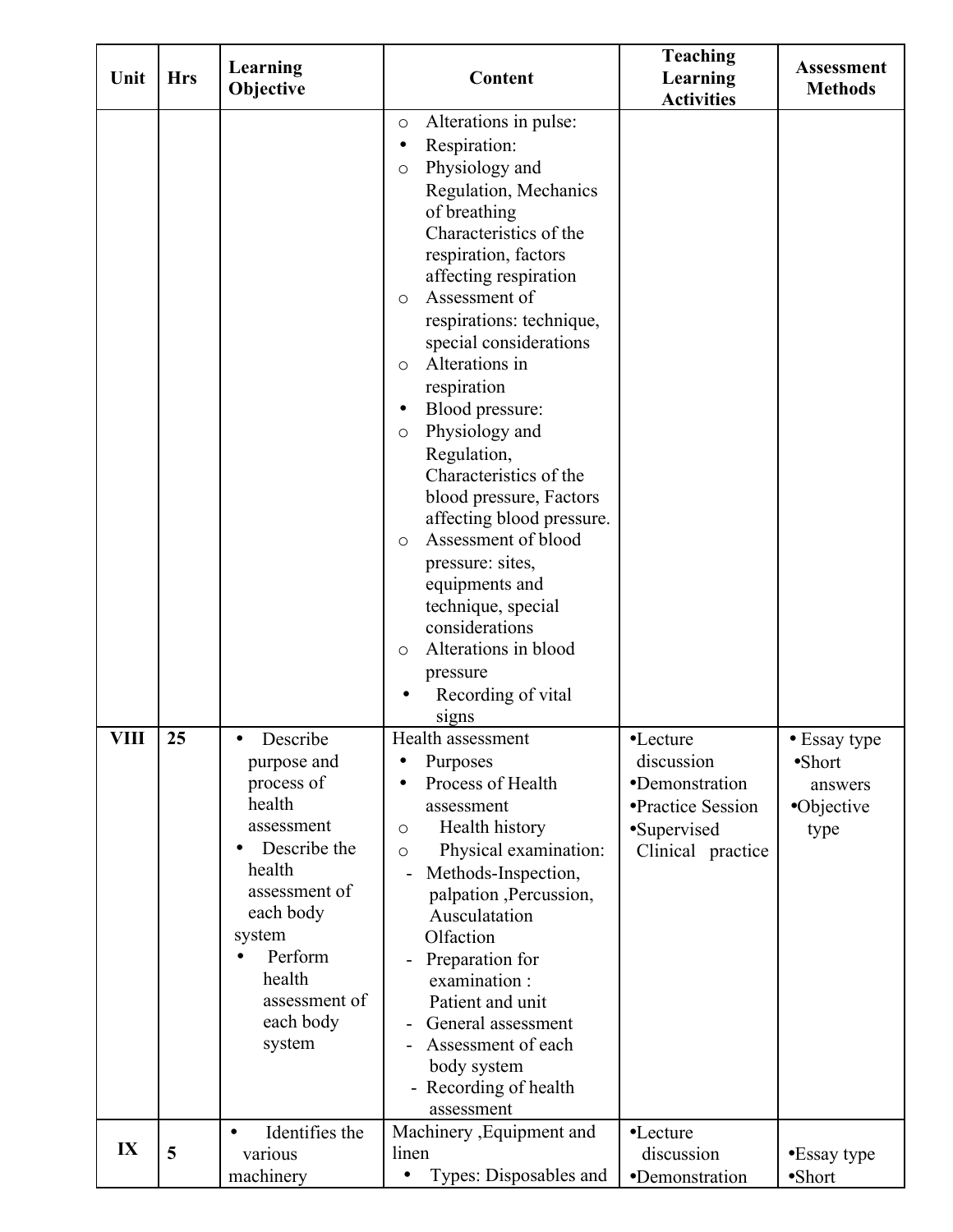| Unit        | <b>Hrs</b> | Learning<br>Objective                                                                                                                                                                                                                                                                                                                                        | Content                                                                                                                                                                                                                                                                                                                                                                                                                                                                                                                                                                                                                                                                                                                                                                                                                                                   | <b>Teaching</b><br>Learning<br><b>Activities</b>                                             | <b>Assessment</b><br><b>Methods</b>                                                                                                     |
|-------------|------------|--------------------------------------------------------------------------------------------------------------------------------------------------------------------------------------------------------------------------------------------------------------------------------------------------------------------------------------------------------------|-----------------------------------------------------------------------------------------------------------------------------------------------------------------------------------------------------------------------------------------------------------------------------------------------------------------------------------------------------------------------------------------------------------------------------------------------------------------------------------------------------------------------------------------------------------------------------------------------------------------------------------------------------------------------------------------------------------------------------------------------------------------------------------------------------------------------------------------------------------|----------------------------------------------------------------------------------------------|-----------------------------------------------------------------------------------------------------------------------------------------|
|             |            | equipment and<br>linen and their<br>care<br>•Describe the                                                                                                                                                                                                                                                                                                    | Re-usables-Linen,<br>rubber goods, glass<br>ware, metal, plastics,<br>furniture, machinery<br>Introduction:<br>$\bullet$<br>Indent<br>$\circ$<br>Maintenance<br>$\circ$<br>Inventory<br>$\circ$<br>Meeting needs of patient                                                                                                                                                                                                                                                                                                                                                                                                                                                                                                                                                                                                                               | •Lecture                                                                                     | answers<br>•Objective<br>type                                                                                                           |
| $\mathbf X$ | 55         | basic,<br>physiological and<br>psychosocial needs<br>of patient<br>•Describe the<br>principles and<br>techniques for<br>meeting basic,<br>Psychosocial and<br>Psychosocial<br>needs of patient<br>•Perform nursing<br>assessment, plan,<br>implement and<br>evaluate the care<br>for meeting basic,<br>physiological and<br>psychosocial needs<br>of patient | Basic needs (Activities<br>of daily living)<br>Maslow's hierarchy of<br>Needs<br>Providing safe and<br>$\circ$<br>clean Environment:<br>Physical-<br>environment:<br>Temperature,<br>Humidity, Noise,<br>Ventilation, light,<br>Odor, pests control<br>Reduction of Physical<br>hazards: fire,<br>accidents<br>Safety devices:<br>Restraints, side rails,<br>airways, trapez etc.<br>Role of nurse in<br>providing safe and<br>clean environment<br>Hygiene:<br>$\circ$<br><b>Factors Influencing</b><br><b>Hygienic Practice</b><br>Hygienic care:<br>Care of the Skin-<br>Bath and pressure<br>points, feet and nail,<br>Oral cavity, Hair<br>care, Eyes, Ears<br>and Nose<br>Assessment,<br>Principles Types,<br>Equipments,<br>Procedure, Special<br>Considerations<br>Patient<br>environment: Room<br>Equipment and<br>lines, making<br>patient beds | discussion<br>•Demonstration<br>•Practice<br>sessions<br>•Supervise<br>•Clinical<br>practice | • Essay type<br>• Short<br>answers<br>• Objective<br>type<br>• Assess with<br>check<br>list<br>and clinical<br>practical<br>examination |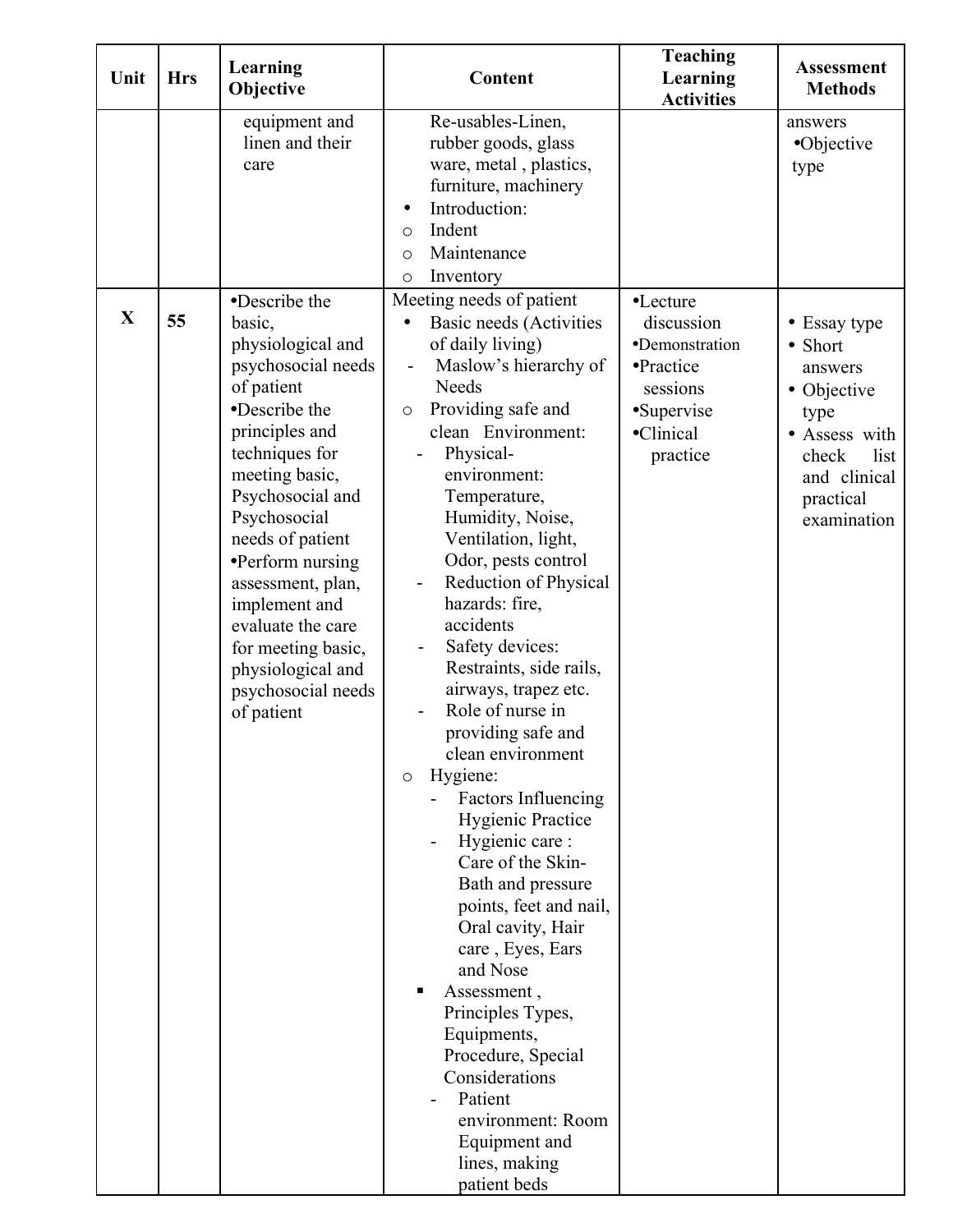| Unit | <b>Hrs</b> | Learning<br>Objective | Content                                                                                                                                                                                                                                                                                                                                                                                                                                                                                                                                                                                                                                                                                                                                                                                                                                                                                                                                                                                                                                                                      | <b>Teaching</b><br>Learning<br><b>Activities</b> | <b>Assessment</b><br><b>Methods</b> |
|------|------------|-----------------------|------------------------------------------------------------------------------------------------------------------------------------------------------------------------------------------------------------------------------------------------------------------------------------------------------------------------------------------------------------------------------------------------------------------------------------------------------------------------------------------------------------------------------------------------------------------------------------------------------------------------------------------------------------------------------------------------------------------------------------------------------------------------------------------------------------------------------------------------------------------------------------------------------------------------------------------------------------------------------------------------------------------------------------------------------------------------------|--------------------------------------------------|-------------------------------------|
|      |            |                       | Types of beds and<br>п<br>bed making<br>Comfort:<br>$\circ$<br>Factors Influencing<br>Comfort<br>Comfort devices<br>·Physiological needs:<br>Sleep and Rest:<br>$\circ$<br>Physiology of sleep<br>Factors affecting<br>Ξ.<br>sleep<br>Promoting Rest and<br>sleep<br><b>Sleep Disorders</b><br>Nutrition:<br>$\circ$<br>Importance<br>Factors affecting<br>-<br>nutritional needs<br>Assessment of<br>nutritional needs:<br>Variables<br>Meeting Nutritional<br>$\qquad \qquad \blacksquare$<br>needs: Principals,<br>equipment<br>procedure and<br>special<br>considerations<br>Oral<br>Enteral: Naso/Oro-<br>gastric, gastrostomy<br>Urinary Elimination<br>$\circ$<br>Review of<br>Physiology of Urine<br>Elimination,<br>Composition and<br>characteristics of<br>urine<br>Factors Influencing<br>Urination<br>Alteration in<br>$\overline{\phantom{0}}$<br>Urinary Elimination<br>Types and<br>Collection of urine<br>specimen:<br>Observation, urine<br>testing<br>Facilitation urine<br>$\overline{\phantom{0}}$<br>elimination:<br>assessment, types,<br>equipments, |                                                  |                                     |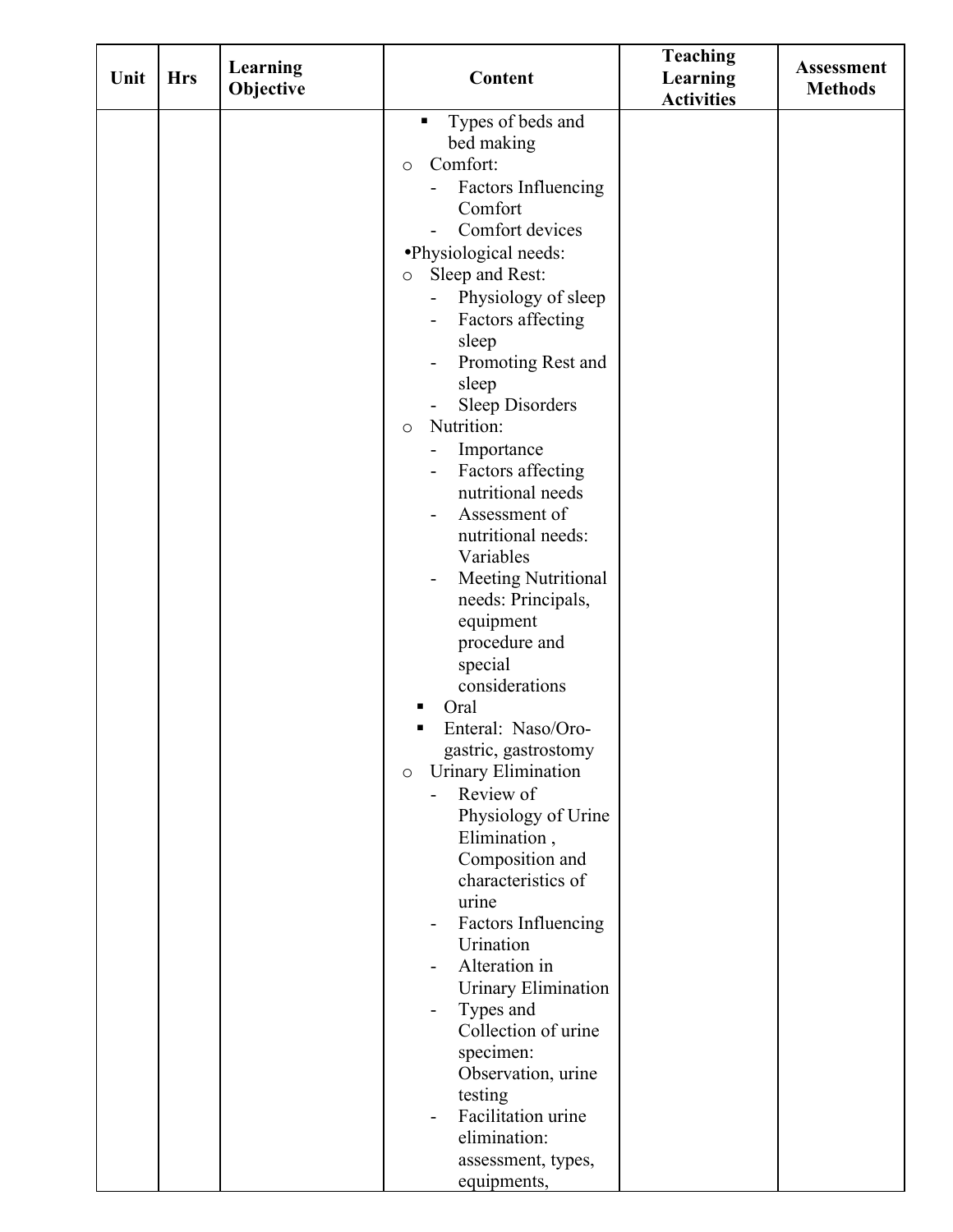| Unit | <b>Hrs</b> | Learning<br>Objective | Content                                                                                                                                                                                                                                                                                                                                                                                                                                                                                                                                                                                                                                                                                                                                                                                                                                                                                                                | <b>Teaching</b><br>Learning | <b>Assessment</b><br><b>Methods</b> |
|------|------------|-----------------------|------------------------------------------------------------------------------------------------------------------------------------------------------------------------------------------------------------------------------------------------------------------------------------------------------------------------------------------------------------------------------------------------------------------------------------------------------------------------------------------------------------------------------------------------------------------------------------------------------------------------------------------------------------------------------------------------------------------------------------------------------------------------------------------------------------------------------------------------------------------------------------------------------------------------|-----------------------------|-------------------------------------|
|      |            |                       | procedures and<br>special<br>considerations<br>Providing urinal/bed<br>п<br>pan<br>Condom drainage<br>п<br>Perineal care<br>П<br><b>Bowel Elimination</b><br>Review of<br>Physiology of<br>Bowel elimination,<br>composition and<br>characteristics of<br>faces<br>Factors affecting<br><b>Bowel elimination</b><br>Alteration in Bowel<br>-<br>elimination<br>Type and Collection<br>of specimen of<br>faces:<br>Observation<br>Facilitation bowel<br>elimination:<br>assessment,<br>equipments<br>procedures and<br>special<br>considerations<br>Passing of Flatus tube<br>Enemas<br>Suppository<br>Sitz bath<br>Bowel wash<br>Mobility and Immobility<br>Principles of Body<br>Mechanics<br>Maintenance of<br>normal body<br>Alignment and<br>mobility<br>Factors affecting<br>-<br>body Alignment<br>and mobility<br>Hazards associated<br>with immobility<br>Alteration in body<br>-<br>Alignment and<br>Mobility | <b>Activities</b>           |                                     |
|      |            |                       | <b>Nursing</b>                                                                                                                                                                                                                                                                                                                                                                                                                                                                                                                                                                                                                                                                                                                                                                                                                                                                                                         |                             |                                     |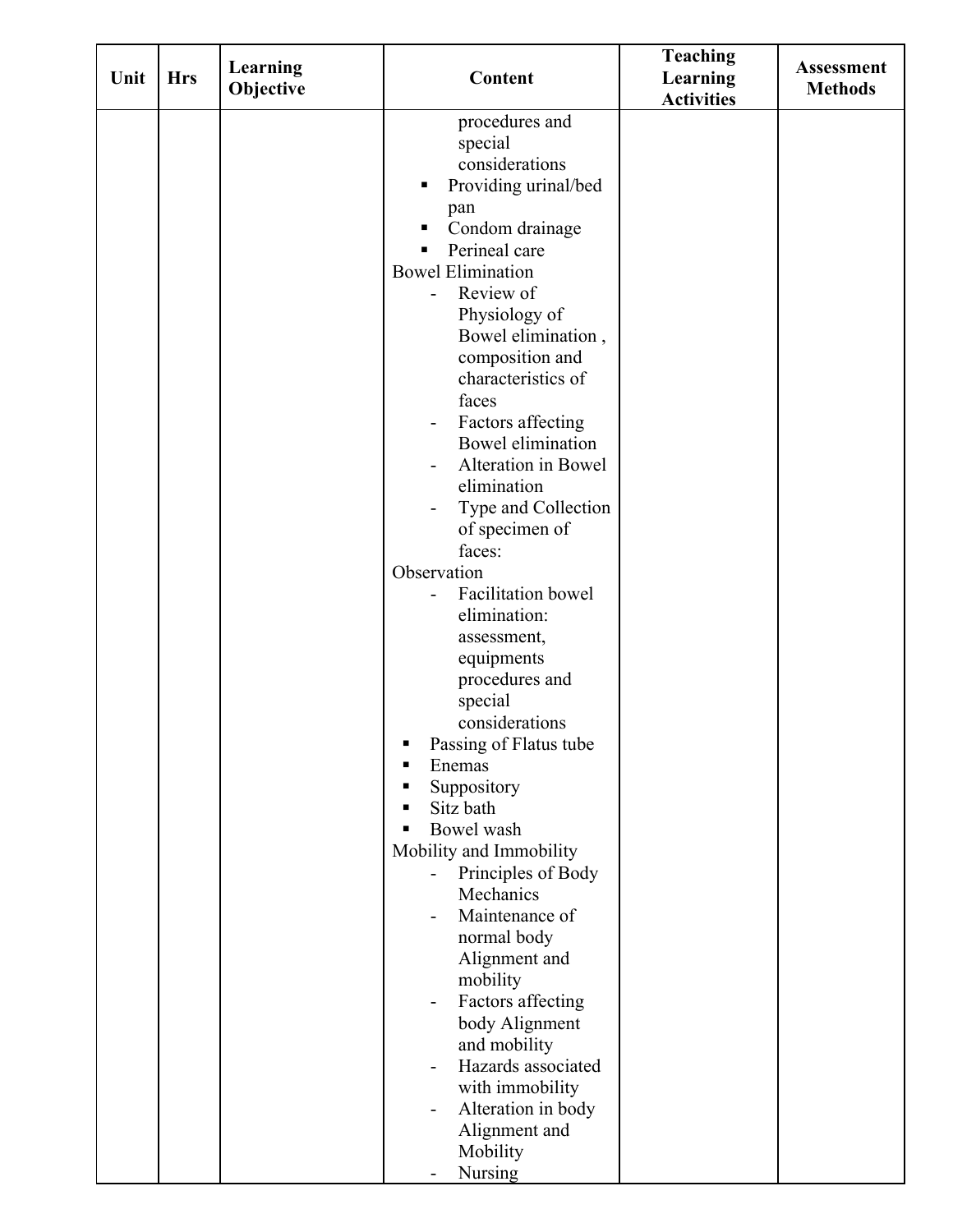| Unit | <b>Hrs</b> | Learning<br>Objective | Content                            | <b>Teaching</b><br>Learning<br><b>Activities</b> | <b>Assessment</b><br><b>Methods</b> |
|------|------------|-----------------------|------------------------------------|--------------------------------------------------|-------------------------------------|
|      |            |                       | interventions for                  |                                                  |                                     |
|      |            |                       | impaired Body                      |                                                  |                                     |
|      |            |                       | Alignment and                      |                                                  |                                     |
|      |            |                       | Mobility:                          |                                                  |                                     |
|      |            |                       | Assessment, types,                 |                                                  |                                     |
|      |            |                       | devices used                       |                                                  |                                     |
|      |            |                       | method and special                 |                                                  |                                     |
|      |            |                       | considerations.                    |                                                  |                                     |
|      |            |                       | Rehabilitation                     |                                                  |                                     |
|      |            |                       | aspects                            |                                                  |                                     |
|      |            |                       | Range of motion<br>п               |                                                  |                                     |
|      |            |                       | exercises                          |                                                  |                                     |
|      |            |                       | Maintaining body<br>п              |                                                  |                                     |
|      |            |                       | alignment : Positions              |                                                  |                                     |
|      |            |                       | Moving<br>п                        |                                                  |                                     |
|      |            |                       | Lifting<br>п                       |                                                  |                                     |
|      |            |                       | Transferring<br>٠                  |                                                  |                                     |
|      |            |                       | Walking<br>п                       |                                                  |                                     |
|      |            |                       | Restraints<br>٠                    |                                                  |                                     |
|      |            |                       | Oxygenation<br>$\circ$             |                                                  |                                     |
|      |            |                       | Review of                          |                                                  |                                     |
|      |            |                       | Cardiovascular and                 |                                                  |                                     |
|      |            |                       | respiratory                        |                                                  |                                     |
|      |            |                       | Physiology                         |                                                  |                                     |
|      |            |                       | <b>Factors Affecting</b>           |                                                  |                                     |
|      |            |                       | Oxygenation                        |                                                  |                                     |
|      |            |                       | - Alteration in                    |                                                  |                                     |
|      |            |                       | oxygenation<br><b>Nursing</b>      |                                                  |                                     |
|      |            |                       | Intervention in                    |                                                  |                                     |
|      |            |                       | oxygenation:                       |                                                  |                                     |
|      |            |                       | assessment, types,                 |                                                  |                                     |
|      |            |                       | equipment used,                    |                                                  |                                     |
|      |            |                       | procedure and special              |                                                  |                                     |
|      |            |                       | considerations                     |                                                  |                                     |
|      |            |                       | Maintenance of patent              |                                                  |                                     |
|      |            |                       | airway                             |                                                  |                                     |
|      |            |                       | Oxygen administration<br>п         |                                                  |                                     |
|      |            |                       | Inhalations: Dry and<br>п          |                                                  |                                     |
|      |            |                       | moist                              |                                                  |                                     |
|      |            |                       | Chest Physiotherapy<br>п           |                                                  |                                     |
|      |            |                       | and postural drainage              |                                                  |                                     |
|      |            |                       | Pulse oximetry<br>п                |                                                  |                                     |
|      |            |                       | CPR-Basic life support<br>п        |                                                  |                                     |
|      |            |                       | Fluid, Electrolyte, and<br>$\circ$ |                                                  |                                     |
|      |            |                       | <b>Acid Base Balances</b>          |                                                  |                                     |
|      |            |                       | Review of                          |                                                  |                                     |
|      |            |                       | Physiological                      |                                                  |                                     |
|      |            |                       | Regulation of Fluid,               |                                                  |                                     |
|      |            |                       | electrolyte, and Acid              |                                                  |                                     |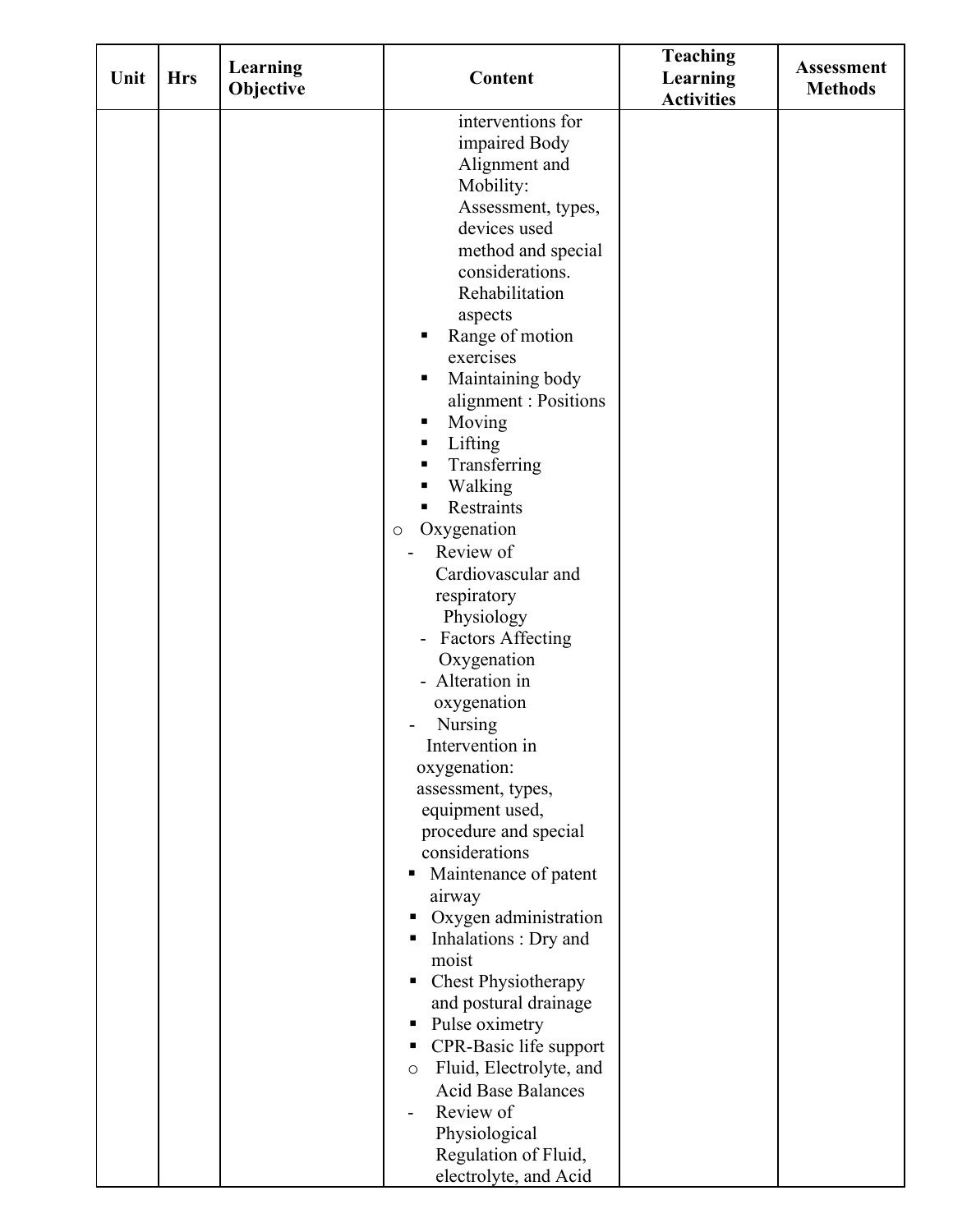| Unit | <b>Hrs</b> | Learning<br>Objective                                                                                                                     | Content                                                                                                                                                                                                                                                                                                                                                                                                                                                                                                                                                                                                                                                                                                                                                                 | <b>Teaching</b><br>Learning<br><b>Activities</b>                                                                                       | <b>Assessment</b><br><b>Methods</b> |
|------|------------|-------------------------------------------------------------------------------------------------------------------------------------------|-------------------------------------------------------------------------------------------------------------------------------------------------------------------------------------------------------------------------------------------------------------------------------------------------------------------------------------------------------------------------------------------------------------------------------------------------------------------------------------------------------------------------------------------------------------------------------------------------------------------------------------------------------------------------------------------------------------------------------------------------------------------------|----------------------------------------------------------------------------------------------------------------------------------------|-------------------------------------|
|      |            |                                                                                                                                           | <b>Base Balance</b><br><b>Factors Affecting Fluid</b><br>Electrolyte, and Acid<br><b>Base Balance</b><br>Nursing intervention in<br>Fluid, Electrolyte and<br>Acid<br><b>Base Imbalances:</b><br>assessment,<br>procedure and<br>special<br>considerations<br>Measuring fluid intake<br>and output<br>Correcting Fluid<br>Electrolyte imbalance :<br>Psychosocial Needs<br>٠<br>Concepts of Cultural<br>$\circ$<br>Diversity, Stress and<br>adaptation, Self-Health,<br>Coping with loss, death<br>$\&$ grieving<br>Assessment of<br>$\circ$<br>psychosocial needs<br>Nursing intervention for<br>$\circ$<br>Psychosocial needs<br>Assist with coping<br>and adaptation<br>creating therapeutic<br>environment<br>Recreational and divers<br>$\circ$<br>ional therapies |                                                                                                                                        |                                     |
| XI   | 20         | Describe principles<br>and techniques for<br>infection control<br>and biomedical<br>waste management<br>in supervised<br>Clinical setting | Infection control in Clinical<br>setting<br>Infection control<br>Nature of infection<br>$\circ$<br>Chain of infection<br>$\circ$<br>transmission<br>Defenses against<br>$\circ$<br>infection : natural and<br>acquired<br>Hospital acquired<br>$\circ$<br>infection (Nosocomial<br>infection)<br>Concept of asepsis:<br>$\bullet$<br>medical asepsis and<br>surgical asepsis<br>Isolation precautions<br>$\bullet$<br>(Barrier nursing)<br>Hand washing: simple,<br>$\circ$                                                                                                                                                                                                                                                                                             | • Lecture<br>discussion<br>Demonstration<br>$\bullet$<br>Practice session<br>$\bullet$<br>Supervised<br>$\bullet$<br>Clinical practice |                                     |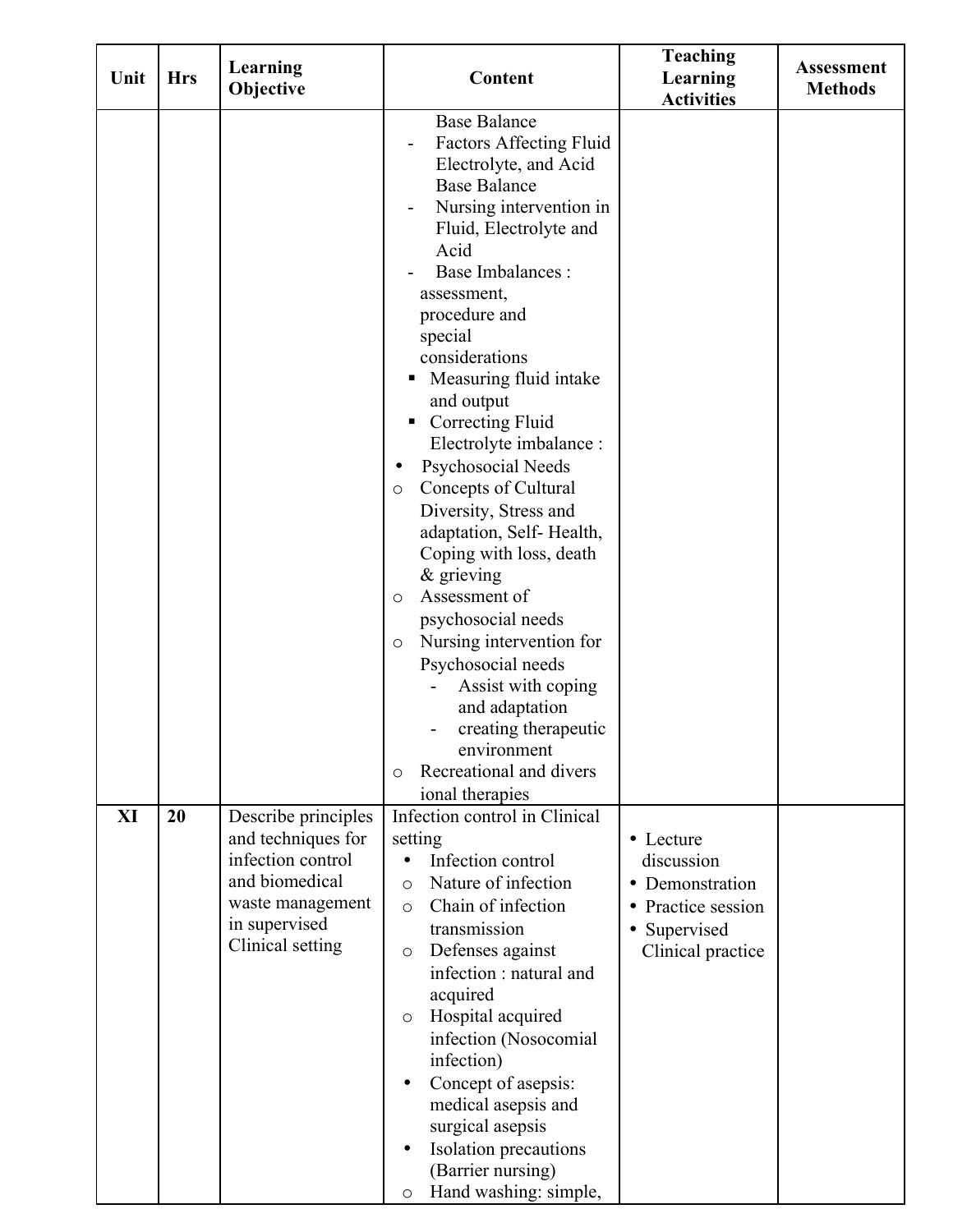| Unit       | <b>Hrs</b> | Learning<br>Objective                                                                                                                                                                                                                                                   | Content                                                                                                                                                                                                                                                                                                                                                                                                                                                                                                                                                                                                                                                                                                                                                             | <b>Teaching</b><br>Learning<br><b>Activities</b>                                                                          | <b>Assessment</b><br><b>Methods</b>                                                                                                     |
|------------|------------|-------------------------------------------------------------------------------------------------------------------------------------------------------------------------------------------------------------------------------------------------------------------------|---------------------------------------------------------------------------------------------------------------------------------------------------------------------------------------------------------------------------------------------------------------------------------------------------------------------------------------------------------------------------------------------------------------------------------------------------------------------------------------------------------------------------------------------------------------------------------------------------------------------------------------------------------------------------------------------------------------------------------------------------------------------|---------------------------------------------------------------------------------------------------------------------------|-----------------------------------------------------------------------------------------------------------------------------------------|
|            |            |                                                                                                                                                                                                                                                                         | hand antisepsis and<br>surgical antisepsis<br>(scrub)<br>Isolation: source and<br>$\circ$<br>protective<br>Personal protecting<br>$\circ$<br>equipments: types, uses<br>and technique of wearing<br>and removing<br>Decontamination of<br>$\circ$<br>equipment and unit<br>Transportation of<br>$\circ$<br>infected patients<br>Standard safety<br>$\circ$<br>precautions(Universal<br>precautions)<br><b>Transmission</b> based<br>$\circ$<br>precautions                                                                                                                                                                                                                                                                                                          |                                                                                                                           |                                                                                                                                         |
| <b>XII</b> | 25         | • Explain the<br>principles,<br>routes, effects of<br>administration of<br>medications<br>Calculate<br>conversions of<br>drugs and<br>dosages within<br>and between<br>systems of<br>measurements<br>Administer<br>drugs by the<br>following routs-<br>oral, inhalation | Administration of<br>Medications<br>• General<br>Principles/Consideration<br>o Purposes of Medication<br>Principles: 5 rights,<br>$\circ$<br>Special considerations,<br>Prescription Safety in<br>administering<br>Medications and<br><b>Medication</b> errors<br>$\circ$ Drug forms<br>Routes of administration<br>$\circ$<br>Storage and maintenance<br>$\circ$<br>of drugs and Nurses<br>responsibility<br>Broad classification of<br>$\circ$<br>drugs<br>o Therapeutic Effect, Side<br>Effects, Toxic effects<br>Idiosyncratic Reactions,<br>Drug Tolerance, Drug<br>Interactions,<br>o Factors Influencing drug<br>Actions,<br>o Systems of Drug<br>Measurement: Metric<br>system, Apothecary<br>system, Household<br>Measurements, Solutions.<br>o Converting | • Lecture<br>discussion<br>Demonstration<br>Practice session<br>$\bullet$<br>Supervised<br>Clinical practice<br>$\bullet$ | • Essay type<br>• Short<br>answers<br>• Objective<br>type<br>• Assess with<br>check<br>list<br>and clinical<br>practical<br>examination |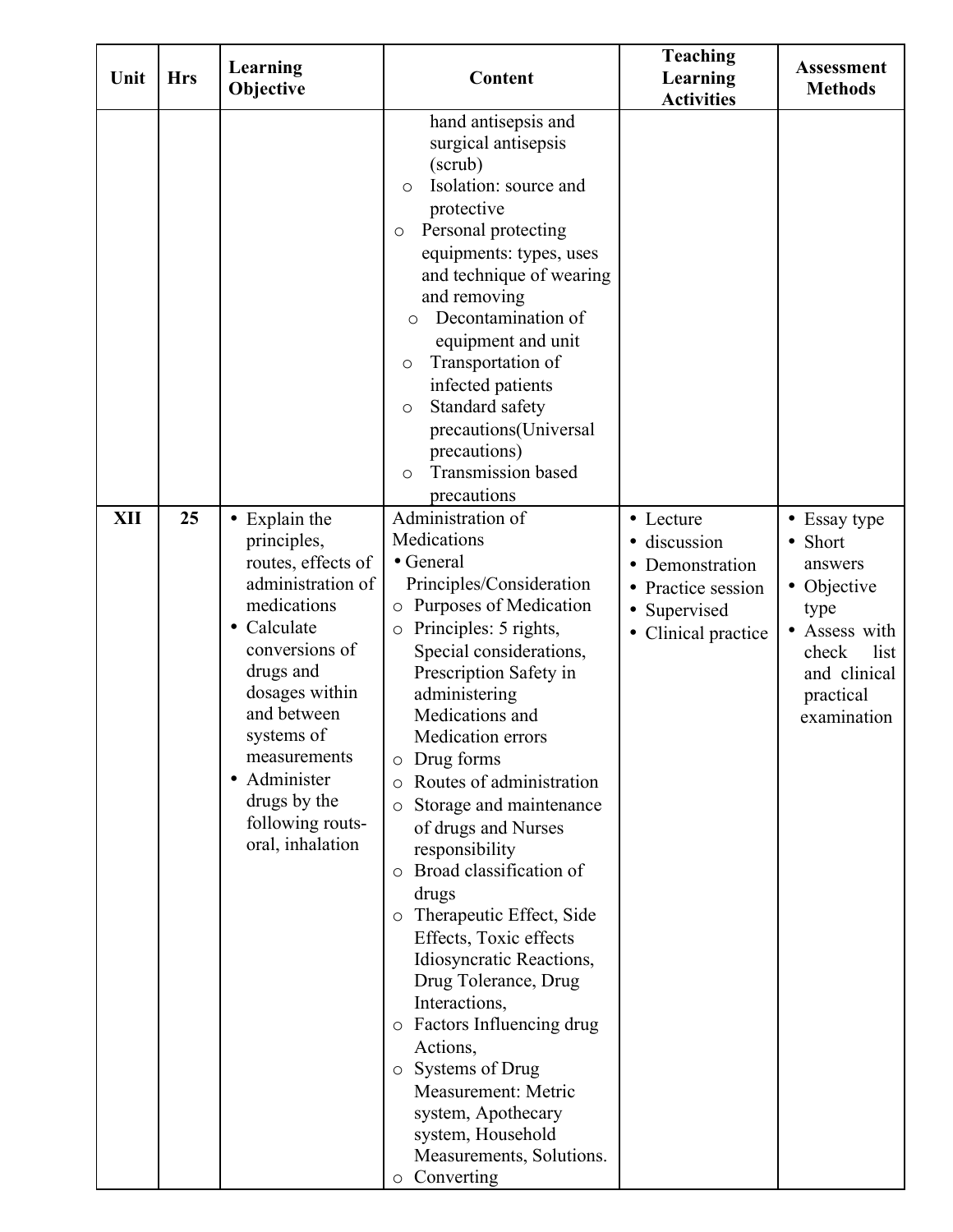| Unit        | <b>Hrs</b> | Learning                                                                                       | <b>Content</b>                                                                                                                                                                                                                                                                                                                                                                                                                                                                                                                                                                                                                                                                                                                                                                                                                                                                      | <b>Teaching</b><br>Learning              | <b>Assessment</b> |
|-------------|------------|------------------------------------------------------------------------------------------------|-------------------------------------------------------------------------------------------------------------------------------------------------------------------------------------------------------------------------------------------------------------------------------------------------------------------------------------------------------------------------------------------------------------------------------------------------------------------------------------------------------------------------------------------------------------------------------------------------------------------------------------------------------------------------------------------------------------------------------------------------------------------------------------------------------------------------------------------------------------------------------------|------------------------------------------|-------------------|
|             |            | Objective                                                                                      |                                                                                                                                                                                                                                                                                                                                                                                                                                                                                                                                                                                                                                                                                                                                                                                                                                                                                     | <b>Activities</b>                        | <b>Methods</b>    |
|             |            |                                                                                                | <b>Measurements Units:</b><br>conversion within one<br>system, conversion<br>between systems, Dosage<br>Calculation.<br>o Terminologies and<br>abbreviations used in<br>prescriptions of<br>medication<br>Oral Drugs<br>Administration: Oral,<br>sublingual and Buccal:<br>Equipment, procedure<br>Topical Administration:<br>Purposes, site equipment<br>procedure special<br>considerations for<br>o Application to Skin<br>o Application to mucous<br>membrane<br>• Direct application of<br>liquids - Gargle and<br>swabbing the throat<br>• Insertion of Drug into<br>body cavity: Suppository /<br>medicated packing in<br>rectum / vagina<br>Inhalation : Nasal, oral,<br>endo tracheal / tracheal<br>(steam oxygen and<br>medications) purposes,<br>types, equipment<br>procedure, special<br>considerations<br>o Recording and reporting<br>of medications<br>administered |                                          |                   |
| <b>XIII</b> | 10         | • Prepare post<br>operative unit<br><b>Apply Bandages</b><br>Slings.<br>Apply heat and<br>cold | o Recovery Unit<br>Post operative unit<br>$\circ$<br>o Postoperative care<br>surgical asepsis<br>o Application of Bandages,<br>Binders, Splints, Slings<br>Heat and cold Therapy<br>$\circ$                                                                                                                                                                                                                                                                                                                                                                                                                                                                                                                                                                                                                                                                                         | • Lecture<br>Discussion<br>Demonstration |                   |
| <b>XIV</b>  | 15         | • Explain care<br>of patients                                                                  | Meeting special needs of the<br>patient                                                                                                                                                                                                                                                                                                                                                                                                                                                                                                                                                                                                                                                                                                                                                                                                                                             | • Lecture<br>Discussion                  |                   |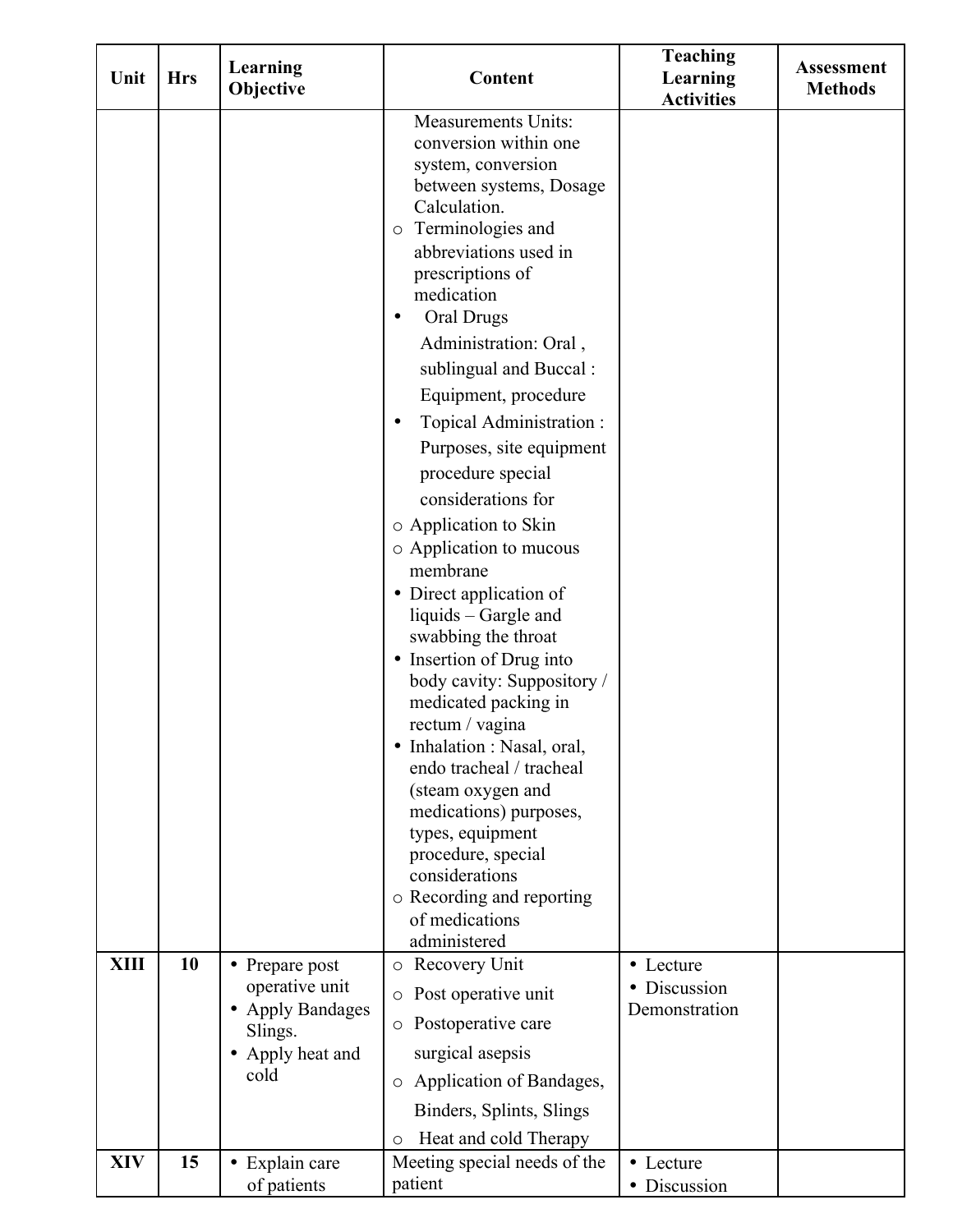| Unit | <b>Hrs</b> | Learning<br>Objective                      | Content                                                              | <b>Teaching</b><br>Learning<br><b>Activities</b> | <b>Assessment</b><br><b>Methods</b> |
|------|------------|--------------------------------------------|----------------------------------------------------------------------|--------------------------------------------------|-------------------------------------|
|      |            | having                                     | • Care of patients having                                            | Demonstration                                    |                                     |
|      |            | alterations in                             | alteration in                                                        |                                                  |                                     |
|      |            | body                                       | Temperature<br>O                                                     |                                                  |                                     |
|      |            | functioning                                | (hyper and                                                           |                                                  |                                     |
|      |            |                                            | hypothermia): Types,                                                 |                                                  |                                     |
|      |            |                                            | Assessment,                                                          |                                                  |                                     |
|      |            |                                            | Management                                                           |                                                  |                                     |
|      |            |                                            | Sensorium<br>$\circ$                                                 |                                                  |                                     |
|      |            |                                            | (Unconsciousness):                                                   |                                                  |                                     |
|      |            |                                            | assessment, Management                                               |                                                  |                                     |
|      |            |                                            | o Urinary Elimination                                                |                                                  |                                     |
|      |            |                                            | (retention and                                                       |                                                  |                                     |
|      |            |                                            | unconsciousness)Assessm                                              |                                                  |                                     |
|      |            |                                            | ent, Management<br>o Functioning of sensory                          |                                                  |                                     |
|      |            |                                            | organs: (visual $&$ hearing                                          |                                                  |                                     |
|      |            |                                            | impairment)                                                          |                                                  |                                     |
|      |            |                                            | o assessment of self- Care                                           |                                                  |                                     |
|      |            |                                            | ability                                                              |                                                  |                                     |
|      |            |                                            | o communication Methods                                              |                                                  |                                     |
|      |            |                                            | and special considerations                                           |                                                  |                                     |
|      |            |                                            | $\circ$ Mobility (physical                                           |                                                  |                                     |
|      |            |                                            | challenged, cast)                                                    |                                                  |                                     |
|      |            |                                            | assessment of self-care                                              |                                                  |                                     |
|      |            |                                            | ability:<br><b>Communication Methods</b>                             |                                                  |                                     |
|      |            |                                            | and special considerations                                           |                                                  |                                     |
|      |            |                                            | o Mental state (mentally                                             |                                                  |                                     |
|      |            |                                            | challenged),                                                         |                                                  |                                     |
|      |            |                                            | assessment of Self-Care                                              |                                                  |                                     |
|      |            |                                            | ability;                                                             |                                                  |                                     |
|      |            |                                            | Communication<br>$\circ$                                             |                                                  |                                     |
|      |            |                                            | Methods and special                                                  |                                                  |                                     |
|      |            |                                            | considerations                                                       |                                                  |                                     |
|      |            |                                            | Respiration<br>$\circ$<br>(distress); Types,                         |                                                  |                                     |
|      |            |                                            | Assessment,                                                          |                                                  |                                     |
|      |            |                                            | Management                                                           |                                                  |                                     |
|      |            |                                            | Comfort-(pain)-Nature,<br>$\circ$                                    |                                                  |                                     |
|      |            |                                            | Types, Factors                                                       |                                                  |                                     |
|      |            |                                            | influencing pain, coping                                             |                                                  |                                     |
|      |            |                                            | ,Assessment;                                                         |                                                  |                                     |
|      |            |                                            | Management                                                           |                                                  |                                     |
| XV   | 10         | Explain care<br>$\bullet$<br>of terminally | Care of Terminally ill patient<br>Concepts of Loss, Grief<br>$\circ$ | $\bullet$ Lecture<br>Discussion                  |                                     |
|      |            | ill patient                                | grieving process                                                     | • Demonstrations                                 | Essay<br>type                       |
|      |            |                                            | Signs of clinical death<br>$\circ$                                   | $\bullet$ Case                                   | Short                               |
|      |            |                                            | Care of dying patient;<br>$\circ$                                    | discussion/Role                                  | Answers                             |
|      |            |                                            |                                                                      |                                                  |                                     |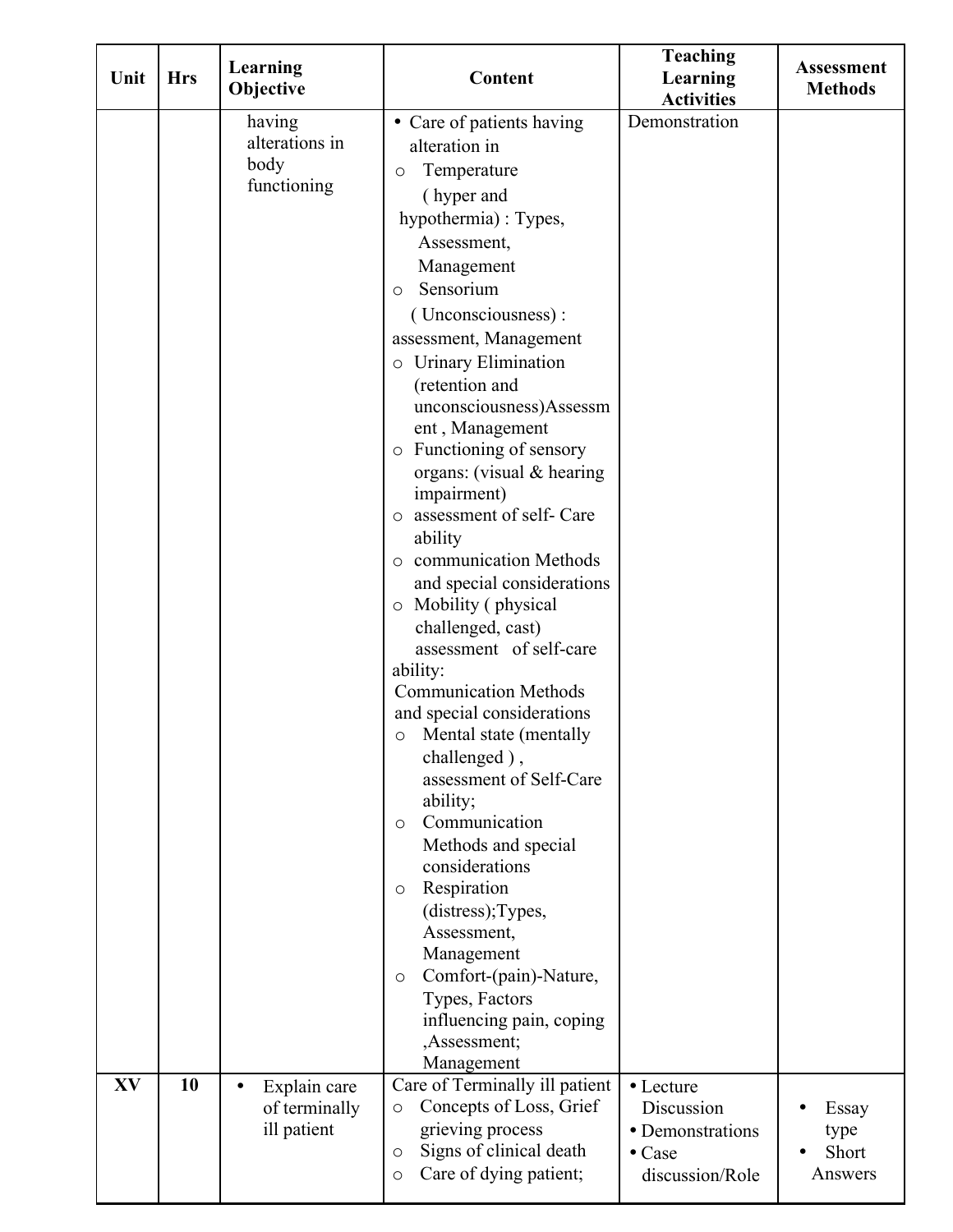| Unit       | <b>Hrs</b> | Learning<br>Objective                                                                                  | Content                                                                                                                                                                                                                                                                                                                                                                                                                                    | <b>Teaching</b><br>Learning<br><b>Activities</b>                  | <b>Assessment</b><br><b>Methods</b>            |
|------------|------------|--------------------------------------------------------------------------------------------------------|--------------------------------------------------------------------------------------------------------------------------------------------------------------------------------------------------------------------------------------------------------------------------------------------------------------------------------------------------------------------------------------------------------------------------------------------|-------------------------------------------------------------------|------------------------------------------------|
|            |            |                                                                                                        | special considerations<br>-Advance<br>directives:<br>euthanasia will<br>dying<br>declaration ,organ<br>donation etc<br>Medico-legal issues<br>$\circ$<br>Care of dead body:<br>$\circ$<br>Equipment, procedure<br>$\circ$<br>and care of unit<br>Autopsy<br>$\circ$<br>Embalming<br>$\circ$                                                                                                                                                | play<br>• Practice session<br>• Supervised<br>• Clinical practice | Objectiv<br>e<br>type                          |
| <b>XVI</b> | 10         | Explain the<br>$\bullet$<br>basic concepts<br>of conceptual<br>and theoretical<br>models of<br>nursing | Professional Nursing<br>concepts and practices<br>• Conceptual and theoretical<br>models of nursing practice:<br>Introduction to models-<br>holistic model, health<br>belief model, health<br>promotion model etc<br>• Introduction to Theories<br>in Nursing; Peplau's,<br>Henderson's Orem's,<br>Neumann's Roger's and<br>Roy's<br>• Linking theories with<br>nursing process<br>• Complimentary and<br>alternate healing<br>techniques. | Lecture<br>$\bullet$<br>Discussion                                | Essay<br>$\bullet$<br>type<br>Short<br>Answers |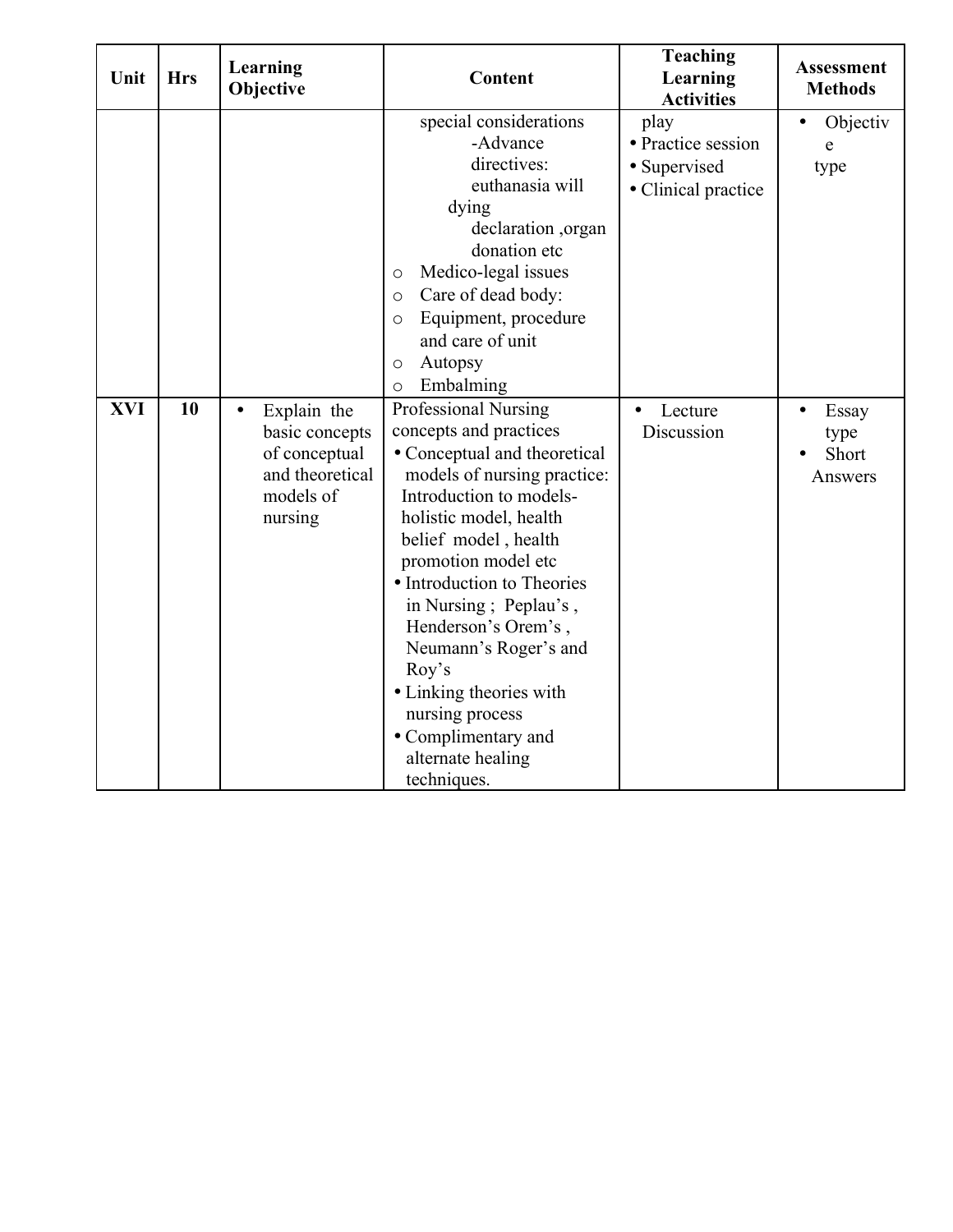#### **NURSING FOUNDATIONS- PRACTICAL**

#### **Placement: First Year Practical 650hours**

(200 lab and 450 clinical)

**Course Description**: This course is designed to help he students to develop an understanding of the philosophy, objectives, theories and process of nursing in various clinical settings. It is aimed at helping the students to acquire knowledge, understanding and skills in techniques of nursing and practice them in clinical settings.

| <b>Areas</b>                                                    | (Hrs) | Objective                                                        | <b>Skills</b>                                                                                                                                                                                                                                                                                                                                                                                                                                   | <b>Assignments</b>                                                                  | <b>Assessment</b><br><b>Methods</b>                                                                                                       |
|-----------------------------------------------------------------|-------|------------------------------------------------------------------|-------------------------------------------------------------------------------------------------------------------------------------------------------------------------------------------------------------------------------------------------------------------------------------------------------------------------------------------------------------------------------------------------------------------------------------------------|-------------------------------------------------------------------------------------|-------------------------------------------------------------------------------------------------------------------------------------------|
| Demonstratio<br>n Lab<br>General<br>Medical and<br>surgery ward | 10    | Performs<br>$\bullet$<br>admission and<br>discharge<br>procedure | <b>Hospital admission</b><br>and discharge (III)<br>Admission<br>Prepare Unit for<br>new patient<br>Performs<br>admission<br>procedure<br>New patient<br>Transfer in                                                                                                                                                                                                                                                                            | Practice in<br>$\bullet$<br>Unit/hospital                                           | Evaluate<br>$\bullet$<br>with check<br>list<br>Assessme<br>nt<br>of clinical<br>performance<br>with rating<br>scale<br>Completi           |
|                                                                 |       |                                                                  | Prepare patient<br>records                                                                                                                                                                                                                                                                                                                                                                                                                      |                                                                                     | on<br>of Practical                                                                                                                        |
|                                                                 | 17    |                                                                  | Discharge/<br><b>Transfer out</b><br>Gives<br>discharge<br>counseling<br>Perform<br>discharge<br>procedure<br>(Planned<br>discharge,<br><b>LAMA</b><br>and abscond,<br>Referrals and<br>transfers)<br>Prepare records<br>of<br>discharge/<br>transfer<br>Dismantle, and<br>$\bullet$<br>disinfect unit and<br>equipment after<br>discharge /<br>transfer<br>Perform<br>assessment:<br>History taking,<br>Nursing<br>diagnosis,<br>problem list, | • Write nursing<br>Process<br>records of<br>patient<br>• Simulated -1<br>• Actual-1 | record<br>Assessment<br>of nursing<br>process<br>records<br>with<br>checklist<br>Assessmen<br>t<br>of actual<br>care given<br>with rating |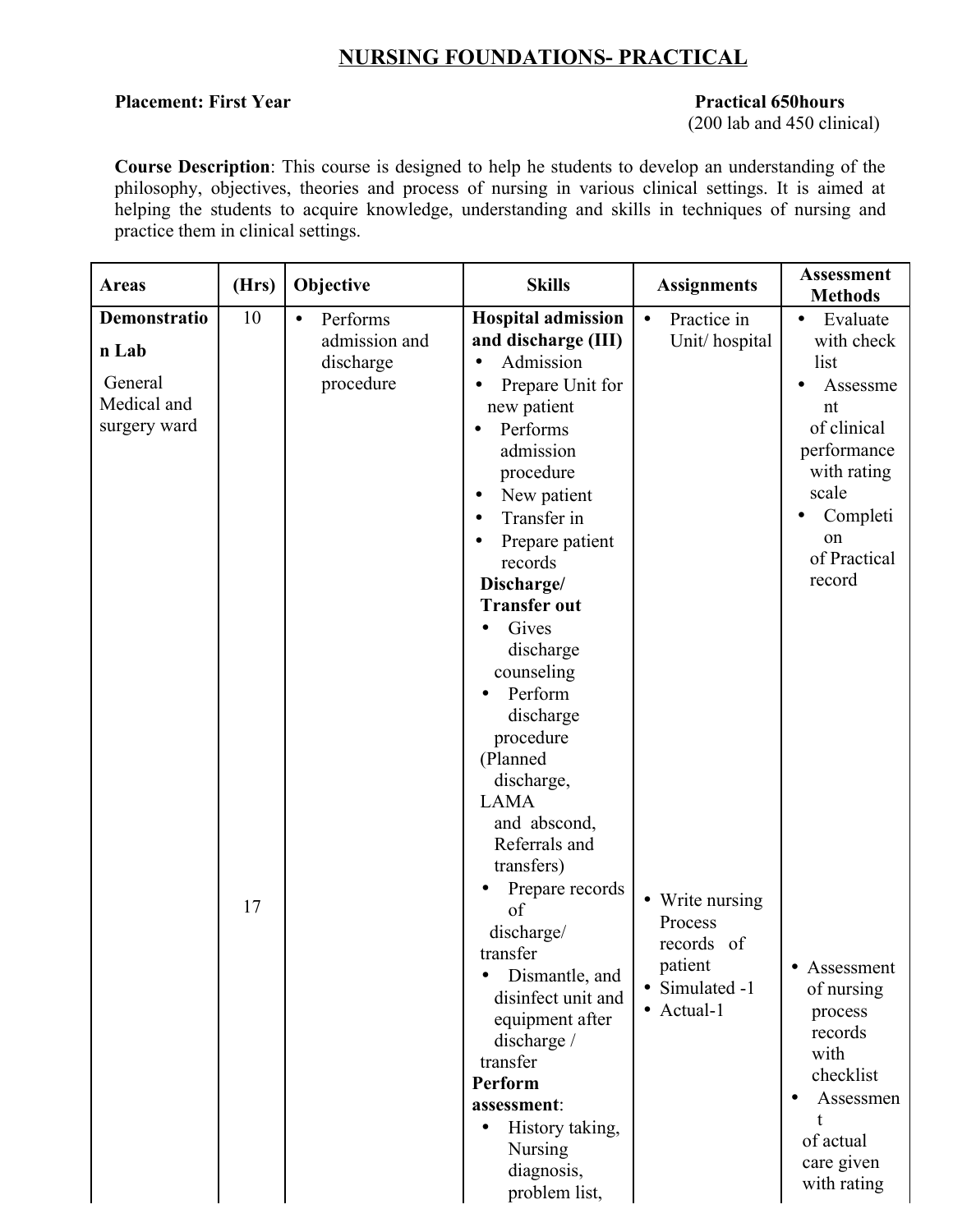| <b>Areas</b> | (Hrs) | Objective                                                                                                                             | <b>Skills</b>                                                                                                                                                                  | <b>Assignments</b>                                                                                          | <b>Assessment</b><br><b>Methods</b>                                                                               |
|--------------|-------|---------------------------------------------------------------------------------------------------------------------------------------|--------------------------------------------------------------------------------------------------------------------------------------------------------------------------------|-------------------------------------------------------------------------------------------------------------|-------------------------------------------------------------------------------------------------------------------|
|              |       |                                                                                                                                       | Prioritization,<br>goals $\&$<br>Expected<br>Outcomes,<br>selection of<br>interventions<br><b>Write Nursing</b><br>care plan<br>Gives care as<br>per the plan                  |                                                                                                             | scale                                                                                                             |
|              | 10    | Communicate<br>$\bullet$<br>effectively with<br>patient, families and<br>team members and<br>Maintain<br>effective human<br>relations | Communication<br>Use verbal and<br>non verbal<br>communicatio<br>n techniques<br>Prepare a plan for<br>patient teaching<br>session                                             | $Role$ – plays<br>$\bullet$<br>in simulated<br>situations on<br>communicat<br>ion                           | Asses role<br>$\bullet$<br>plays with the<br>checklist on<br>communi-<br>cation<br>techniques<br>Assesmen         |
|              | 20    | Prepare patient<br>reports<br>Presents<br>Reports<br>Monitor vital                                                                    | Write patient<br>report<br>Change pf<br>shift<br>reports Transfer<br>reports, Incident<br>reports etc.<br>Presents<br>patient                                                  | Write nurses<br>$\bullet$<br>notes and<br>present the<br>patient report<br>$of 2-3$<br>assigned<br>patient. | of<br>communi-<br>cation<br>techniques<br>by rating<br>scale<br>Assessme<br>nt<br>of<br>perform-                  |
|              | 15    | signs<br>Perform health<br>assessment of                                                                                              | Report<br><b>Vital signs</b><br>• Measure, Records<br>and interpret<br>alterations in<br>body<br>temperature,<br>pulse<br>respiration and                                      | Lab practice<br>Measure<br>$\bullet$<br>vital signs of<br>assigned<br>patient                               | mance with<br>rating scale<br>Assessme<br>nt<br>of each skill<br>with<br>checklist<br>Completi<br>$\bullet$<br>on |
|              |       | each<br>body system                                                                                                                   | blood pressure<br>Health<br>assessment<br>Health history<br>taking<br>Perform<br>$\bullet$<br>assessment:<br>General<br>$\bullet$<br>Body systems<br>Use various<br>methods of |                                                                                                             | of activity<br>record                                                                                             |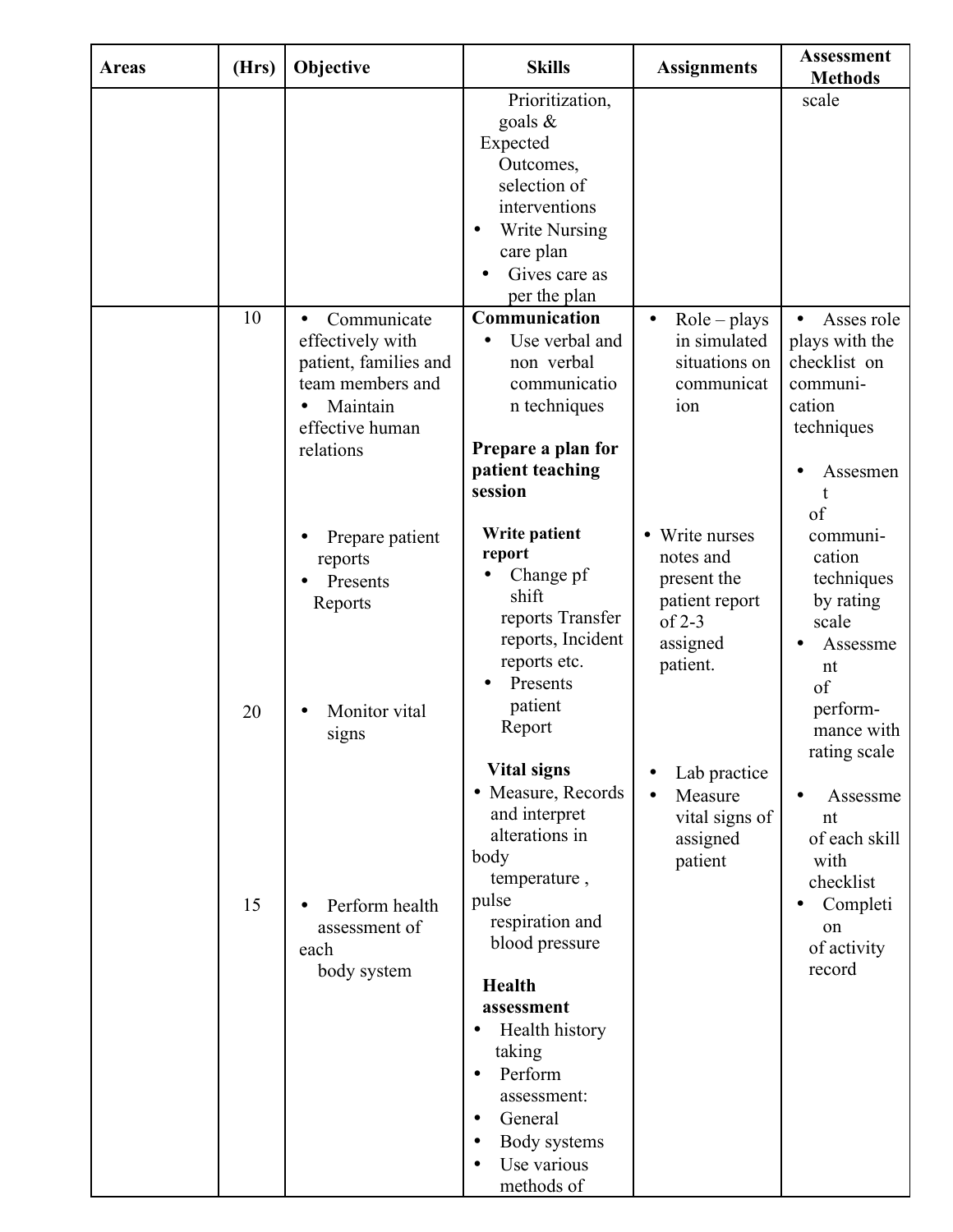| <b>Areas</b> | (Hrs) | Objective | <b>Skills</b>                  | <b>Assignments</b> | <b>Assessment</b><br><b>Methods</b> |
|--------------|-------|-----------|--------------------------------|--------------------|-------------------------------------|
|              |       |           | physical                       |                    |                                     |
|              |       |           | examination                    |                    |                                     |
|              |       |           | Inspection,                    |                    |                                     |
|              |       |           | Palpation,                     |                    |                                     |
|              |       |           | Percussion,                    |                    |                                     |
|              |       |           | Auscultation,                  |                    |                                     |
|              |       |           | Olfaction                      |                    |                                     |
|              |       |           | Identification of<br>$\bullet$ |                    |                                     |
|              |       |           | system wise                    |                    |                                     |
|              |       |           | deviations                     |                    |                                     |

| <b>Areas</b> | (Hrs)          | Objective                                                    | <b>Skills</b>                                                                                                                                                                                                                                                    | <b>Assignments</b>                                                                                 | <b>Assessment</b><br><b>Methods</b>                                                                            |
|--------------|----------------|--------------------------------------------------------------|------------------------------------------------------------------------------------------------------------------------------------------------------------------------------------------------------------------------------------------------------------------|----------------------------------------------------------------------------------------------------|----------------------------------------------------------------------------------------------------------------|
|              | 10             | Provide<br>$\bullet$<br>basic<br>nursing care<br>to patients | <b>Prepare Patient's unit:</b><br>Prepare beds:<br>$\bullet$<br>Open, closed,<br>$\circ$<br>Occupied, operation,<br>amputation,<br>Cardiac, fracture,<br>$\circ$<br>burn, Divided, &<br>Fowlers bed<br>Pain assessment and<br>$\bullet$<br>provision for comfort | Practice in lab<br>$\bullet$<br>& hospital<br>Simulated<br>$\bullet$<br>exercise on<br>CPR manikin | Assessme<br>nt<br>of each<br>skillwith<br>rating<br>scale<br>Completio<br>$\mathbf n$<br>of activity<br>record |
|              | 14             |                                                              | <b>Use comfort devices</b><br><b>Hygienic care:</b><br>Oral hygiene:<br>$\bullet$<br>Baths and care of<br>$\bullet$<br>pressure points<br>Hair wash, Pediculosis<br>$\bullet$<br>Treatment                                                                       |                                                                                                    |                                                                                                                |
|              | $\overline{7}$ |                                                              | <b>Feeding:</b><br>Oral, Enteral, Naso<br>Orogastirc.<br>Naso-gastric insertion,<br>suction, and irrigation                                                                                                                                                      |                                                                                                    |                                                                                                                |
|              | 5              |                                                              | Assisting patient in<br>urinary elimination<br>Provides urinal/bed<br>pan<br>Condom drainage<br>Perineal care<br>Catheterization<br>Care of urinary<br>drainage                                                                                                  |                                                                                                    |                                                                                                                |
|              | 6              |                                                              | <b>Assisting bowel</b><br><b>Elimination:</b><br>Insertion of flatus tube<br>Enemas                                                                                                                                                                              |                                                                                                    |                                                                                                                |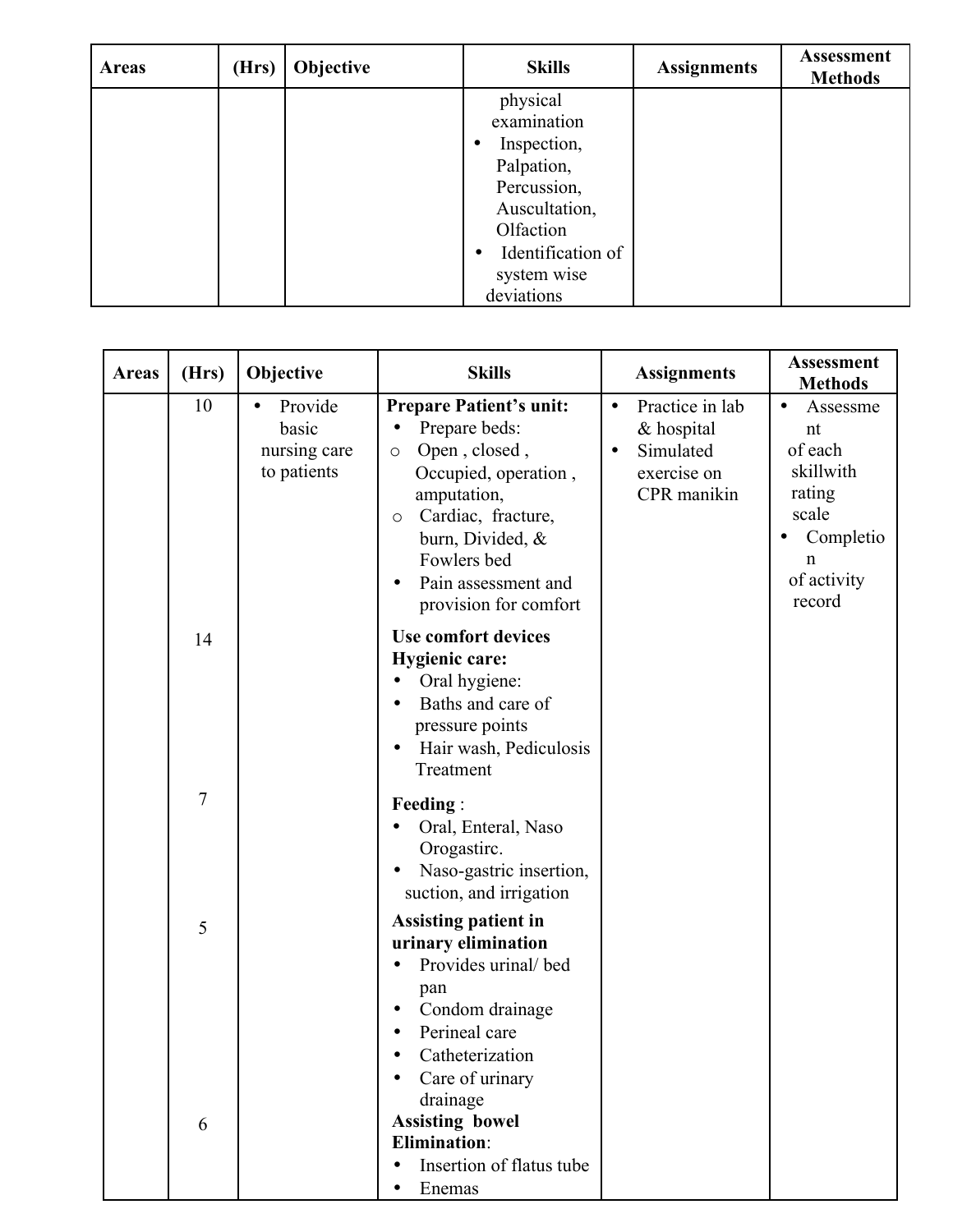| <b>Areas</b>            | (Hrs)          | Objective | <b>Skills</b>                                                                                                                                                                                                                                                                  | <b>Assignments</b> | <b>Assessment</b><br><b>Methods</b> |
|-------------------------|----------------|-----------|--------------------------------------------------------------------------------------------------------------------------------------------------------------------------------------------------------------------------------------------------------------------------------|--------------------|-------------------------------------|
|                         | 8              |           | Insertion of<br>$\bullet$<br>Suppository<br>Bowel wash<br><b>Body Alignment and</b><br><b>Mobility:</b><br>Range of motion<br>$\circ$<br>exercises<br>Positioning:<br>$\circ$<br>Recumbent, Lateral<br>(rt/lt), Fowlers, Sims,<br>Lithotomy, Prone,<br>Trendelenburg, position |                    |                                     |
|                         |                |           | Assist patient in<br>$\circ$<br>Moving, lifting<br>transferring, walking<br>Restraints<br>$\circ$                                                                                                                                                                              |                    |                                     |
|                         | 8              |           | <b>Oxygen administration</b><br><b>Chest physiotherapy and</b><br>postural drainage                                                                                                                                                                                            |                    |                                     |
|                         | 5              |           | <b>CPR- Basic life support</b>                                                                                                                                                                                                                                                 |                    |                                     |
|                         | 5              |           | Collect/assist for<br>collection of specimens<br>for investigations<br>Urine, sputum, faces,<br>vomitus blood and other<br>body fluids                                                                                                                                         |                    |                                     |
|                         |                |           | Perform lab tests:<br>Urine: Sugar, albumin,<br>$\bullet$<br>acetone<br>Blood: sugar (with<br>$\bullet$<br>strip/gluco meter)                                                                                                                                                  |                    |                                     |
|                         | $8\,$          |           | Hot and clod applications:<br>local and general sitz bath                                                                                                                                                                                                                      |                    |                                     |
| Field<br>visit<br>Field |                |           | Communicating and<br>assisting with self care of<br>visually & hearing<br>impaired patients                                                                                                                                                                                    |                    |                                     |
| visit                   |                |           | Communicating and<br>assisting with self care of<br>mentally challenged /<br>disturbed patients                                                                                                                                                                                |                    |                                     |
|                         | $\mathbf{1}$   |           | <b>Recreational and</b><br>diversional therapies                                                                                                                                                                                                                               |                    |                                     |
|                         | $\overline{3}$ |           | <b>Caring of patient with</b><br>alteration in sensorium                                                                                                                                                                                                                       |                    |                                     |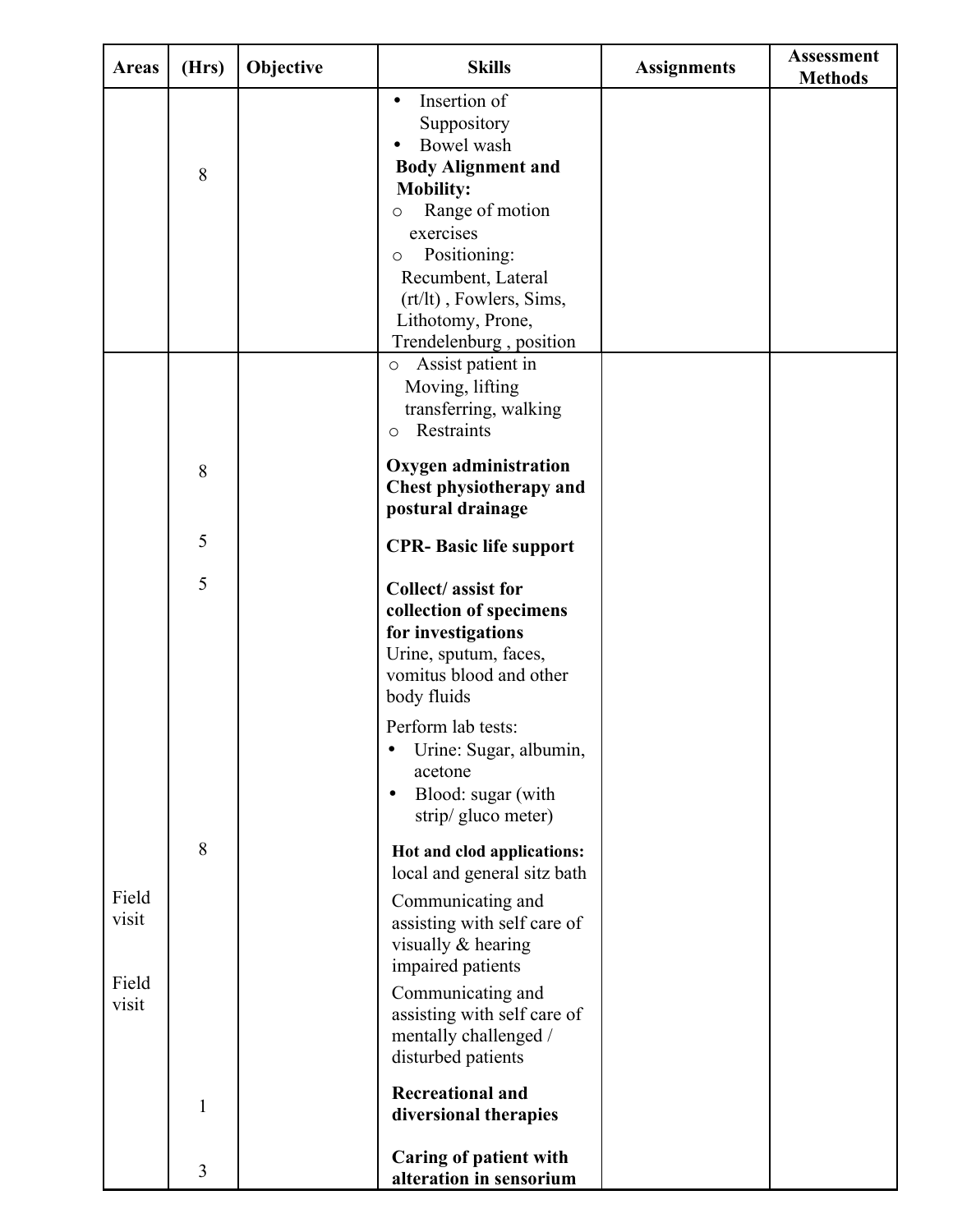| <b>Areas</b> | (Hrs)   | Objective                                                  | <b>Skills</b>                                                                                                                                                                                                                                                                                                                                                                                                                                                                                                                                                                                                                           | <b>Assignments</b>                                                                                                                                                                                                                                                                                                                           | <b>Assessment</b><br><b>Methods</b>                                                                           |
|--------------|---------|------------------------------------------------------------|-----------------------------------------------------------------------------------------------------------------------------------------------------------------------------------------------------------------------------------------------------------------------------------------------------------------------------------------------------------------------------------------------------------------------------------------------------------------------------------------------------------------------------------------------------------------------------------------------------------------------------------------|----------------------------------------------------------------------------------------------------------------------------------------------------------------------------------------------------------------------------------------------------------------------------------------------------------------------------------------------|---------------------------------------------------------------------------------------------------------------|
|              | 10<br>5 | Perform<br>$\bullet$<br>infection<br>control<br>procedures | <b>Infection control</b><br>Perform following<br>$\bullet$<br>procedures:<br>Hand washing<br>$\circ$<br>techniques<br>(Simple, hand<br>O<br>antisepsis and surgical<br>antisepsis (scrub)<br>Prepare isolation<br>$\circ$<br>unit<br>in lab/ward<br>Practice technique of<br>$\circ$<br>wearing and removing<br>personal protective<br>equipment (PPE)<br>Practice standard<br>$\Omega$<br>safety precautions<br>(Universal precautions)<br><b>Decontamination of</b><br>equipment and unit:<br>Surgical asepsis;<br>Sterilization<br>$\circ$<br>Handling sterilized<br>O<br>equipment<br>Calculate strengths<br>$\circ$<br>of lotions, | Observation<br>$\bullet$<br>study-2<br>Department of<br>infection control<br>$\&$<br><b>CSSD</b><br><b>Visits CSSD</b><br>$\bullet$<br>write<br>observation report<br>Collection of<br>$\bullet$<br>samples for<br>culture<br>Do clinical<br>posting<br>in infection<br>control<br>department and<br>write report<br>Practice in<br>lab/ward | Assess<br>$\bullet$<br>observation<br>study with<br>checklist<br>Evalutall<br>procedures<br>with<br>checklist |
|              | 10      |                                                            | Prepare lotions<br>O<br>Care of articles<br><b>Application of</b><br><b>Bandages, Binders,</b><br>splints & slings.<br>Bandaging of various<br>$\bullet$<br>body parts                                                                                                                                                                                                                                                                                                                                                                                                                                                                  |                                                                                                                                                                                                                                                                                                                                              |                                                                                                               |
|              | 18      | Administer<br>$\bullet$<br>drugs                           | <b>Administration of</b><br>$\bullet$<br>medications<br>Administer<br>$\bullet$<br>Medications in<br>different forms and<br>routes<br>Oral, Sublingual and<br>$\bullet$<br><b>Buccal</b><br>Drug measurements<br>and dose calculations<br>Preparation of lotions<br>and solutions<br>Administers topical<br>$\bullet$<br>Applications<br>Insertion of drug into<br>$\bullet$<br>body cavity:<br>Suppository $\&$                                                                                                                                                                                                                        |                                                                                                                                                                                                                                                                                                                                              |                                                                                                               |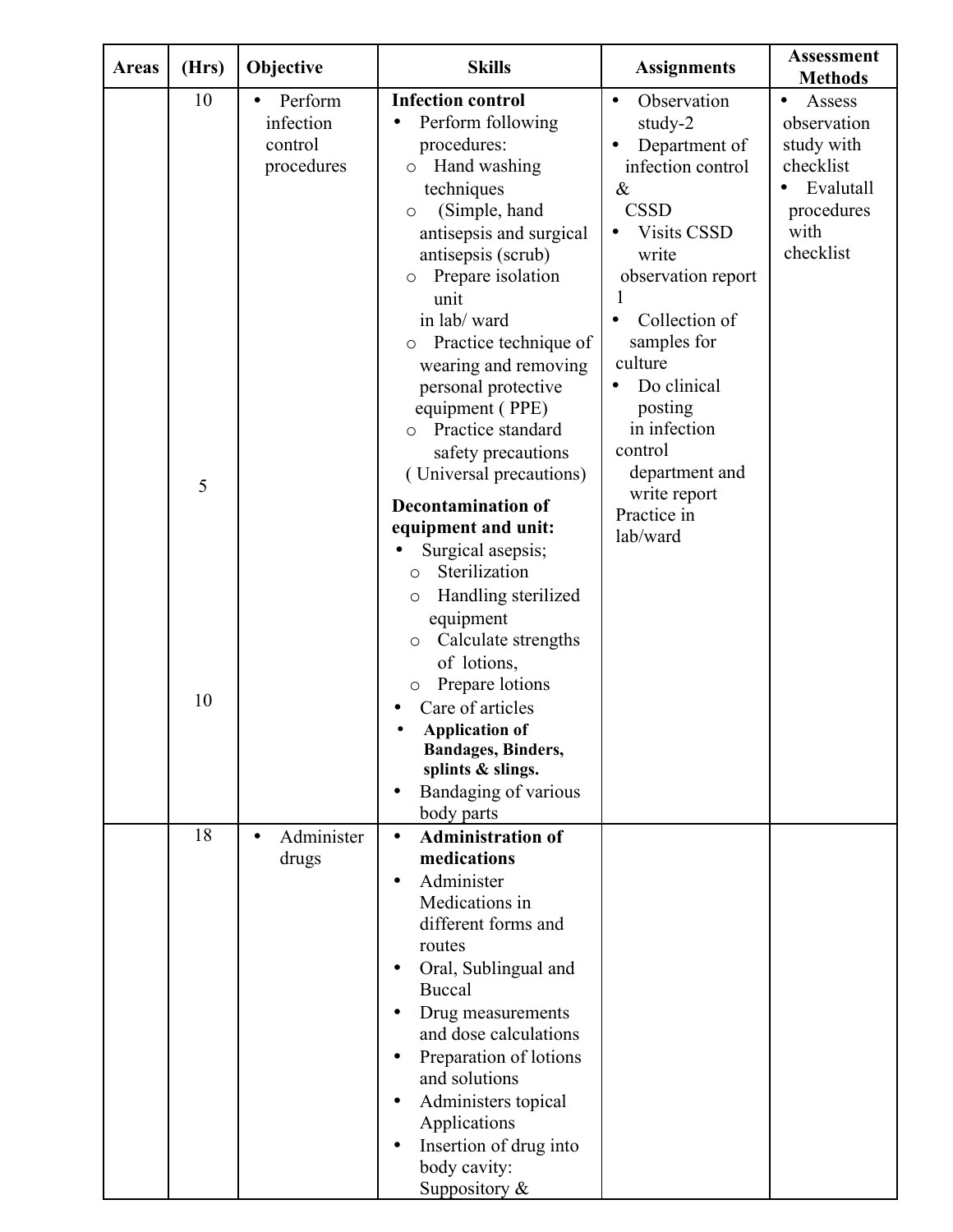| <b>Areas</b> | (Hrs) | <b>Objective</b>                                                                | <b>Skills</b>                                                                                                                                                            | <b>Assignments</b> | <b>Assessment</b><br><b>Methods</b> |
|--------------|-------|---------------------------------------------------------------------------------|--------------------------------------------------------------------------------------------------------------------------------------------------------------------------|--------------------|-------------------------------------|
|              |       |                                                                                 | medicated packing etc.<br>Inhalations: dry and<br>$\bullet$<br>moist                                                                                                     |                    |                                     |
|              | 3     | • Provide care<br>to dying and<br>dead<br>• Counsel and<br>support<br>relatives | Care of dying patient<br>Caring and packing of<br>$\bullet$<br>dead body<br>Counseling and<br>$\bullet$<br>supporting grieving<br>relatives<br>Terminal care of the unit |                    |                                     |

#### **BIBLIOGRAPHY….**

- 1. Potter A.P., Perry A.G. Fundamentals of Nursing, C.V. Mosby company, Louis 6<sup>th</sup> edition 2005.
- 2. Kozier B et al, Fundamentals of Nursing concepts, process and practice, Pearson education , Inc 2nd Indian Print 2004.
- 3. Dugas B.W. Introduction to patient care Saunders,  $4<sup>th</sup>$  edition 1983.
- 4. Brunnerr and Suddarth Test book of Medical surgical nursing 10<sup>th</sup> edition 2002
- 5. Brunner & Sudharth Lippincot manual of nursing practice JB Lippincot company
- 6. Zwemer A. professional Adjustments and Ethics for nurse in India BI Publications. Bangalore 6 th edition 1995.
- 7. Rosdhal, Fundamentals of nursing, Lippincott company 2003.
- 8. Bolander, fundamentals of nursing, Saunders 1994
- 9. Basavanthappa B.T. Fundamental of Nursing, Jaypee Brother, 2002
- 10. Carl Taylor Fundamental of Nursing, Carol Lillis et al Lippincot, 5<sup>th</sup> edition 2005.

#### **Evaluation Scheme :**

| Subject                   | Assessment   |          |                 |              |  |
|---------------------------|--------------|----------|-----------------|--------------|--|
| <b>Nursing Foundation</b> | <b>Hours</b> | Internal | <b>External</b> | <b>Total</b> |  |
| Theory                    |              |          |                 | 100          |  |
| Practical & Viva Voce     |              | 00       | 00              | 200          |  |

Details as follows:

#### **Internal Assessment (Theory): 25 Marks Internal Assessment (Practicum): 100 Marks**

(Out of 125 Marks to be send to the University)

Details as follows:

| <b>Internal Assessment (Theory):</b>                                          | 25 Marks  |  |
|-------------------------------------------------------------------------------|-----------|--|
| Mid-Term:                                                                     | 50 Marks  |  |
| Prelim:                                                                       | 75 Marks  |  |
| Total:                                                                        | 125 Marks |  |
| $(125 \text{ M})$ called from usid to see Reproduce (Theorem) to be converted |           |  |

(125 Marks from mid-term & prelim (Theory) to be converted into 25 Marks)

| <b>Internal Assessment (Practicum):</b>                      | 100 Marks                           |                      |
|--------------------------------------------------------------|-------------------------------------|----------------------|
| <b>Nursing Foundation</b><br><b>Practical &amp; Clinical</b> | Clinical evaluation $-1$ (Medical)  | 100 Marks            |
|                                                              | Clinical evaluation $-1$ (Surgical) | 100 Marks            |
|                                                              | Nursing care plan $-2$              | $50 X 2 = 100 Marks$ |
| <b>Assignment</b>                                            | Procedure evaluation                | 50 Marks             |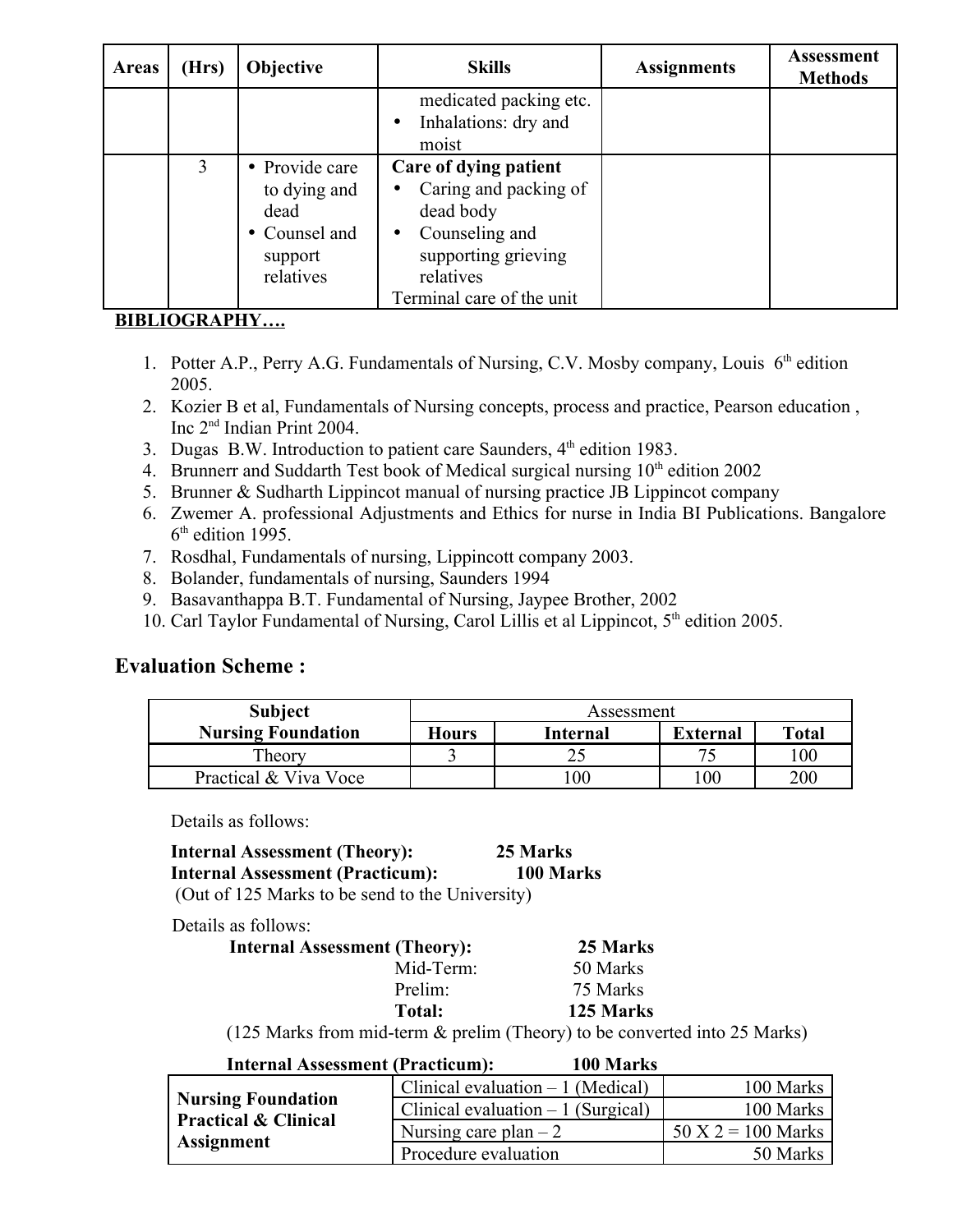| <b>Internal Practical</b>                                          | Midterm            | 50 Marks  |  |
|--------------------------------------------------------------------|--------------------|-----------|--|
| <b>Examination &amp; Viva voce</b> $\vert$ Pre - Final Examination |                    | 75 Marks  |  |
|                                                                    | <b>Total Marks</b> | 475 Marks |  |

(475 Marks from practicum to be converted into 100 Marks)

| <b>External Assessment:</b> | 175 Marks |
|-----------------------------|-----------|
| (University Examination)    |           |
| Theory:                     | 075 Marks |
| Practical & Viva Voce:      | 100 Marks |
| <b>Total:</b>               | 175 Marks |

#### **EVALUATION CRITERIA:**

#### **PRACTICAL EXAMINATION UNIVERSITY** Total marks 100

**INTERNAL EXAMINER : 50** • Procedure evaluation : 30 • Viva voce : 20 **EXTERNAL EXAMINER : 50** • Nursing Process : 30

• Viva voce : 20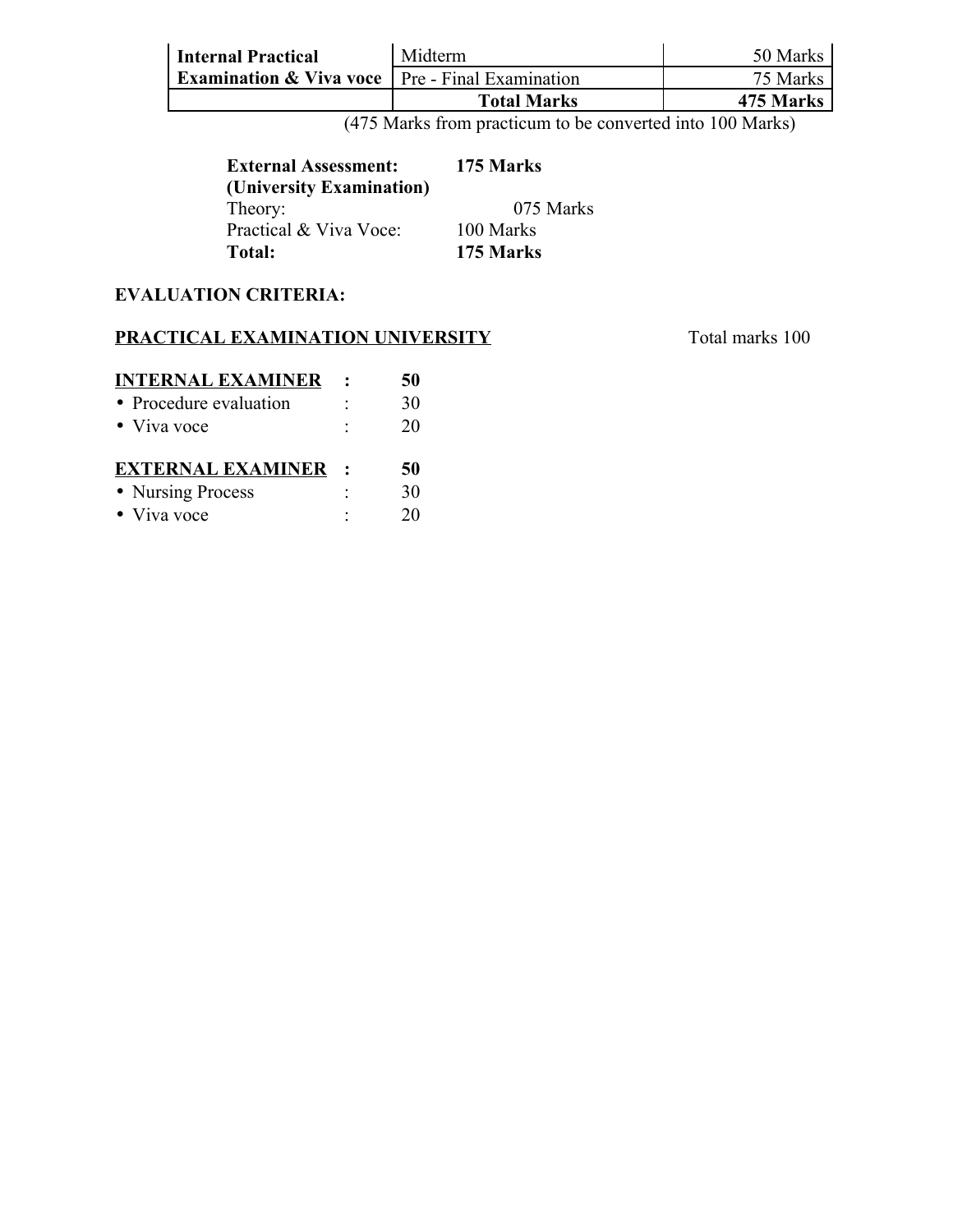#### **GUIDELINES FOR CLINICAL / PRACTICAL EXPERIENCE (FOUNDATIONS OF NURSING)**

#### **1] CONTENTS OF NURSING PROCEDUER BOOK**

|                                                |                      | <b>Date</b>       |      |                  |
|------------------------------------------------|----------------------|-------------------|------|------------------|
|                                                | I st year            | <b>Class room</b> | Ward | <b>Signature</b> |
| <b>FUNAMENTALS OF NURSING</b>                  |                      |                   |      |                  |
| <b>A. Comfort Measures</b>                     | $\ddot{\phantom{a}}$ |                   |      |                  |
| 1. Bed making                                  |                      |                   |      |                  |
| a. Open bed                                    |                      |                   |      |                  |
| b. Occupied bed                                |                      |                   |      |                  |
| c. Post-operative bed                          |                      |                   |      |                  |
| 2. Nursing Positions:                          |                      |                   |      |                  |
| a. Lateral                                     |                      |                   |      |                  |
| b. fowler's                                    |                      |                   |      |                  |
| c. Sims, Recumbent                             |                      |                   |      |                  |
| 3. Changing the position of a helpless patient |                      |                   |      |                  |
| 4. Use of comfort devices                      |                      |                   |      |                  |
| a. Use of cardiac table                        |                      |                   |      |                  |
| b. Use of bed cradle                           |                      |                   |      |                  |
|                                                |                      |                   |      |                  |
| <b>B.</b> Hygienic Needs:                      |                      |                   |      |                  |
| 1. Hand Washing                                |                      |                   |      |                  |
| 2. Bed bath                                    |                      |                   |      |                  |
| 3. Care of nails and feet                      |                      |                   |      |                  |
| 4. Care of Pressure points                     |                      |                   |      |                  |
| 5. Oral Hygiene                                |                      |                   |      |                  |
| a. Helpless patient                            |                      |                   |      |                  |
| b. Unconscious patient                         |                      |                   |      |                  |
| 6. Care of hair                                |                      |                   |      |                  |
| a. Pediculosis treatment                       |                      |                   |      |                  |
| b. Bed shampoo                                 |                      |                   |      |                  |
|                                                |                      |                   |      |                  |
| <b>Nutritional Needs:</b><br>$\mathbf{C}$ .    |                      |                   |      |                  |
| 1. Preparation and serving of Diet             |                      |                   |      |                  |
| a. Fluid                                       |                      |                   |      |                  |
| b. Soft solid                                  |                      |                   |      |                  |
| 2. Maintenance of intake and output record     |                      |                   |      |                  |
| 3. Feeding a helpless patient                  |                      |                   |      |                  |
| Feeding by different methods<br>4.             |                      |                   |      |                  |
| a. Nasogastric feeding                         |                      |                   |      |                  |
|                                                |                      |                   |      |                  |
| <b>Elimination Needs:</b><br>D.                |                      |                   |      |                  |
| <b>Cleansing Enema</b><br>$1_{\cdot}$          |                      |                   |      |                  |
| Bowel wash<br>2.                               |                      |                   |      |                  |
| 3.<br>Suppositories                            |                      |                   |      |                  |
| 4. Use of flatus tube                          |                      |                   |      |                  |
| 5. Bowel Irrigations                           |                      |                   |      |                  |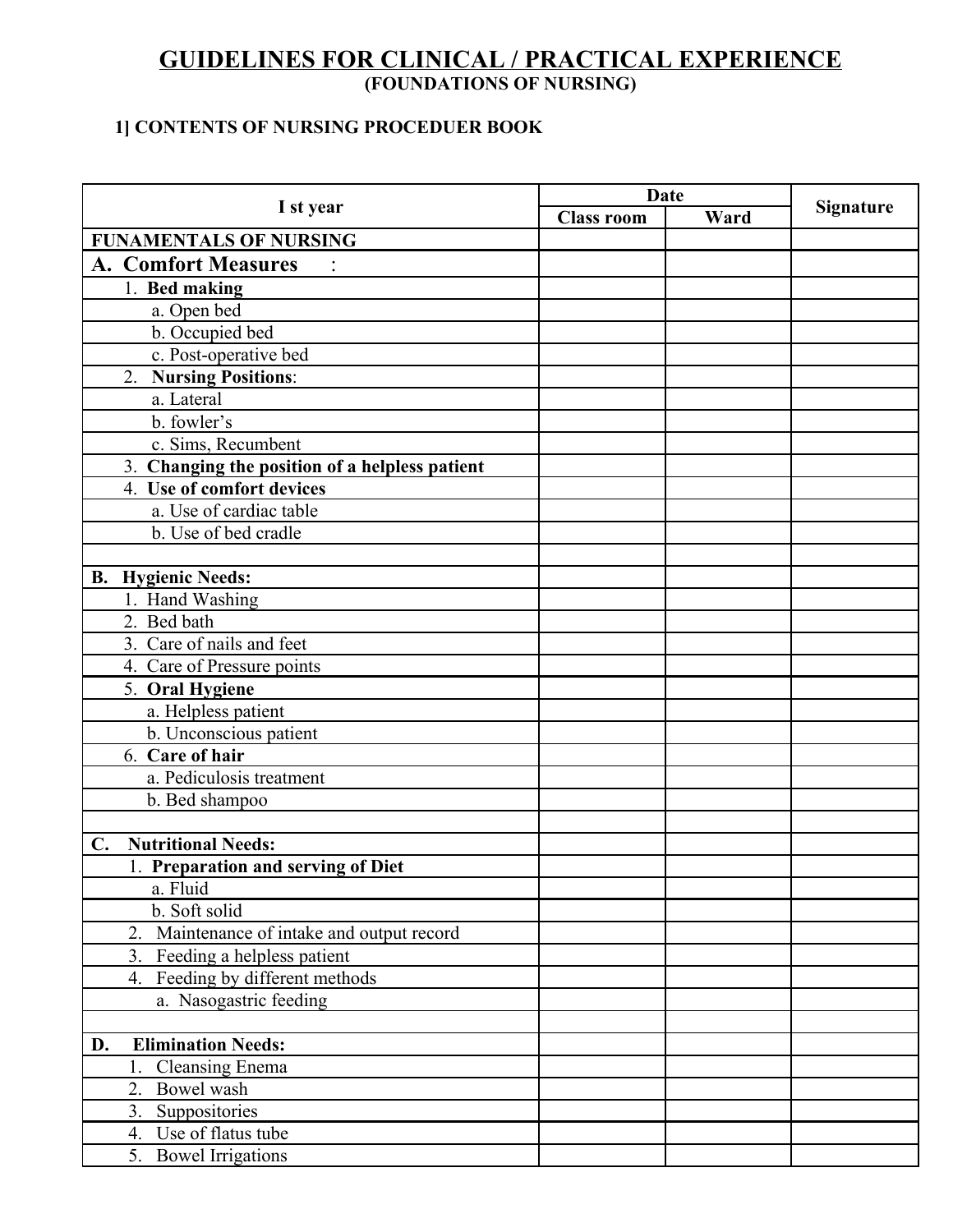|                                                       | <b>Date</b>       |      |                  |
|-------------------------------------------------------|-------------------|------|------------------|
| I st year                                             | <b>Class room</b> | Ward | <b>Signature</b> |
| <b>Specific Observational Skills:</b><br>E.           |                   |      |                  |
| <b>Measuring &amp; Recording of Vital Signs</b><br>1. |                   |      |                  |
| a. Temperature : I.<br>Oral                           |                   |      |                  |
| Rectal<br>II.                                         |                   |      |                  |
| III. Axillary                                         |                   |      |                  |
| b. Pulse                                              |                   |      |                  |
| c. Respiration                                        |                   |      |                  |
| d. Blood Pressure                                     |                   |      |                  |
| 2. Physical examination                               |                   |      |                  |
| Setting up $\&$ assisting for                         |                   |      |                  |
| a. General examination                                |                   |      |                  |
| b. Rectal examination                                 |                   |      |                  |
|                                                       |                   |      |                  |
| F.<br><b>Diagnostic Procedures:</b>                   |                   |      |                  |
| 1. Collection of specimens                            |                   |      |                  |
| a. Farces                                             |                   |      |                  |
| b. Sputum                                             |                   |      |                  |
| Routine<br>c. Urine<br>I.                             |                   |      |                  |
| 24 Hours<br>II.                                       |                   |      |                  |
| III. Culture                                          |                   |      |                  |
| <b>Urine Testing</b><br>2.                            |                   |      |                  |
| a. Albumin                                            |                   |      |                  |
| b. Specific gravity                                   |                   |      |                  |
| c. Reaction                                           |                   |      |                  |
| d. Sugar                                              |                   |      |                  |
| e. Ketone                                             |                   |      |                  |
|                                                       |                   |      |                  |
| Hot & Cold application & Therapeutic<br>A.            |                   |      |                  |
| <b>Measures</b>                                       |                   |      |                  |
| 1. Hot water bag                                      |                   |      |                  |
| 2. Ice cap                                            |                   |      |                  |
| 3. Cold sponge                                        |                   |      |                  |
| 4. Cold compress                                      |                   |      |                  |
| 5. Simple fomentation                                 |                   |      |                  |
|                                                       |                   |      |                  |
| H. Medication and Therapeutic Measures:               |                   |      |                  |
| 1. Oral medication                                    |                   |      |                  |
| 2. Steam Inhalation                                   |                   |      |                  |
| 3. Oxygen inhalation                                  |                   |      |                  |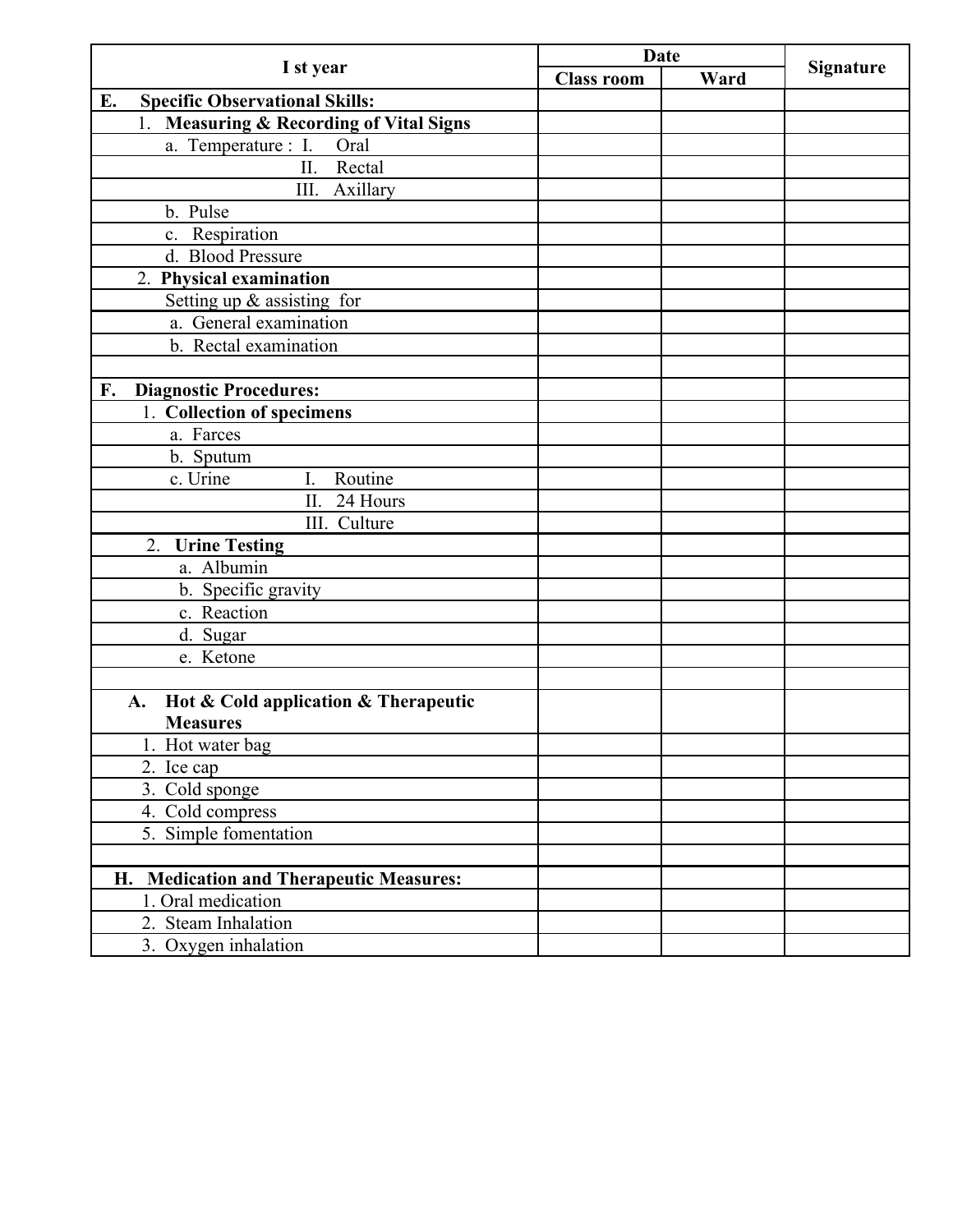|                                            | <b>Date</b>       |                                                                                                                                                                                                                               |                  |
|--------------------------------------------|-------------------|-------------------------------------------------------------------------------------------------------------------------------------------------------------------------------------------------------------------------------|------------------|
| I year                                     | <b>Class room</b> | Ward                                                                                                                                                                                                                          | <b>Signature</b> |
| I.<br><b>General procedures:</b>           |                   |                                                                                                                                                                                                                               |                  |
| 1. Admission of a patient                  |                   |                                                                                                                                                                                                                               |                  |
| 2. Discharge of a patient                  |                   |                                                                                                                                                                                                                               |                  |
| 3. Transfer of a patient                   |                   |                                                                                                                                                                                                                               |                  |
| 4. Lifting and transporting patients       |                   |                                                                                                                                                                                                                               |                  |
| a. By stretcher                            |                   |                                                                                                                                                                                                                               |                  |
| b. By Wheelchair                           |                   |                                                                                                                                                                                                                               |                  |
| 5. Active & Passive exercise               |                   |                                                                                                                                                                                                                               |                  |
| 6. Deep Breathing exercise                 |                   |                                                                                                                                                                                                                               |                  |
|                                            |                   |                                                                                                                                                                                                                               |                  |
| <b>Nursing Process:</b><br>J.              |                   |                                                                                                                                                                                                                               |                  |
| 1. Simple history taking                   |                   |                                                                                                                                                                                                                               |                  |
| 2. General physical examination            |                   |                                                                                                                                                                                                                               |                  |
| 3. Planning of care                        |                   |                                                                                                                                                                                                                               |                  |
| 4. Writing Nursing care plans              |                   |                                                                                                                                                                                                                               |                  |
|                                            |                   |                                                                                                                                                                                                                               |                  |
| <b>Bandages:</b><br>К.                     |                   |                                                                                                                                                                                                                               |                  |
| Circular turn                              |                   |                                                                                                                                                                                                                               |                  |
| 2. Spiral turn                             |                   |                                                                                                                                                                                                                               |                  |
| 3. Spiral reverse                          |                   |                                                                                                                                                                                                                               |                  |
| 4. Figure of eight                         |                   |                                                                                                                                                                                                                               |                  |
| 5. Spica                                   |                   |                                                                                                                                                                                                                               |                  |
| a. Shoulder, Hip, Ankle, Thumb, Finger,    |                   |                                                                                                                                                                                                                               |                  |
| Caplin, Stump                              |                   |                                                                                                                                                                                                                               |                  |
| b. Bandaging of eye, Ear , Jaw, Arm sling, |                   |                                                                                                                                                                                                                               |                  |
| Cuff and collar                            |                   |                                                                                                                                                                                                                               |                  |
| c. Triangular Bandage                      |                   |                                                                                                                                                                                                                               |                  |
|                                            |                   |                                                                                                                                                                                                                               |                  |
| L. Binders                                 |                   |                                                                                                                                                                                                                               |                  |
| 1. Abdominal Binder                        |                   |                                                                                                                                                                                                                               |                  |
| 2. Breast Binder                           |                   |                                                                                                                                                                                                                               |                  |
|                                            |                   |                                                                                                                                                                                                                               |                  |
| M. Death care                              |                   |                                                                                                                                                                                                                               |                  |
|                                            |                   |                                                                                                                                                                                                                               |                  |
|                                            |                   |                                                                                                                                                                                                                               |                  |
|                                            |                   |                                                                                                                                                                                                                               |                  |
|                                            |                   |                                                                                                                                                                                                                               |                  |
|                                            |                   |                                                                                                                                                                                                                               |                  |
| Signature of Supervisor                    |                   | Date and the same state of the state of the state of the state of the state of the state of the state of the state of the state of the state of the state of the state of the state of the state of the state of the state of |                  |
|                                            |                   |                                                                                                                                                                                                                               |                  |
| Signature of Principal                     |                   | Date                                                                                                                                                                                                                          |                  |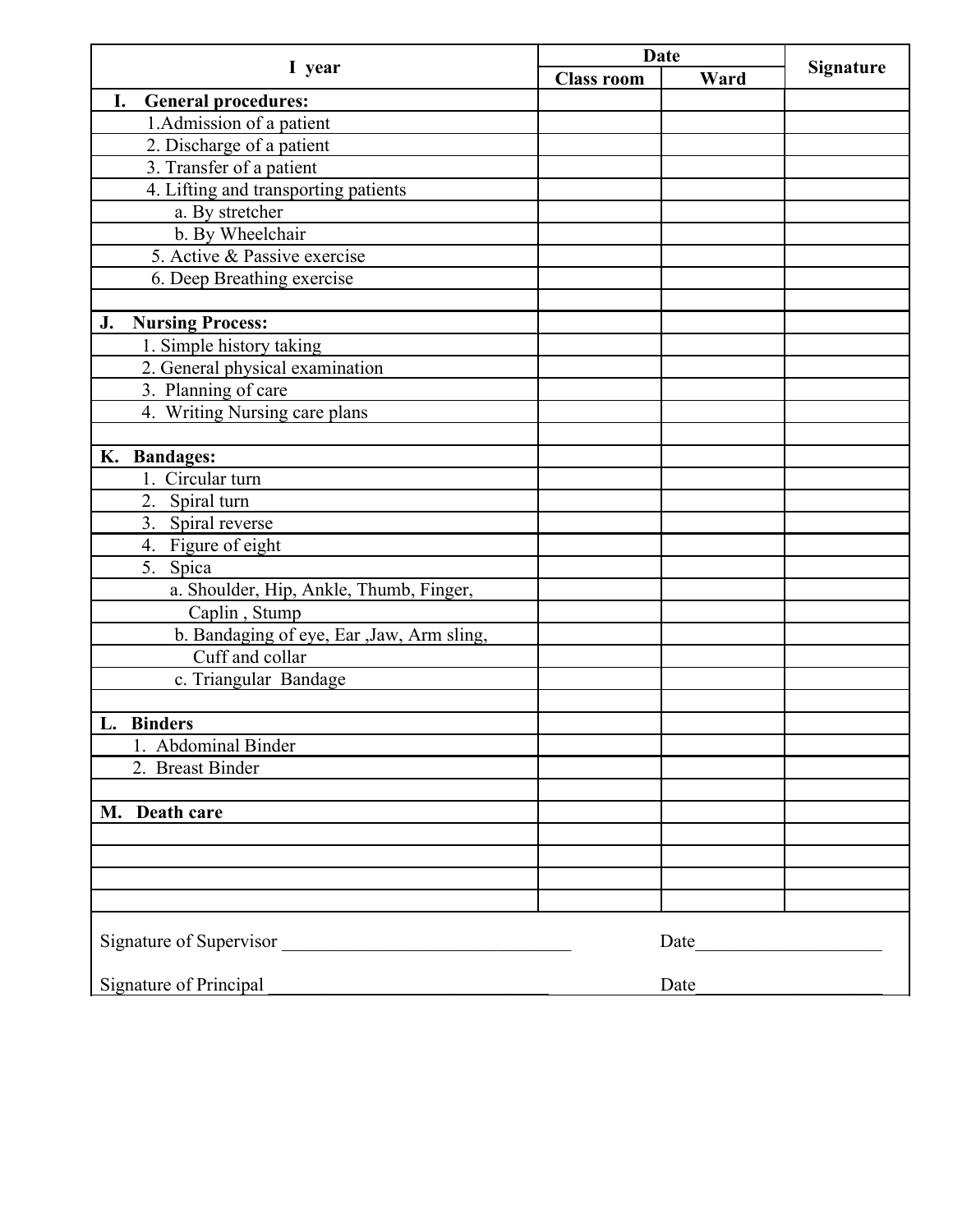#### **2] FORMAT FOR HISTORY TAKING (CLINICAL EXPERIENCE)**

#### I DEMOGRAHIC DATA

NAME :- SEX

MARITAL STATUS : RELIGION

EDUCATION :

OCCUPATION INCOME :

ADDRESS :

- II CHIEF COMPLANINTS / PRESENT MEDICAL HISTORY
- III PAST MEDICAL HISTORY :-
- IV PAST SURGICAL HISTORY :-
- V MENSTRUCAL HISTORY (FEMALES) :-
- VI FAMILY HISTORY :-

| SN | Name of family<br>Members | Age | <b>Sex</b> | Relation<br>with<br>patient | Occupatio<br>$\mathbf n$ | Health<br>status | Health<br>habits |
|----|---------------------------|-----|------------|-----------------------------|--------------------------|------------------|------------------|
|    |                           |     |            |                             |                          |                  |                  |
|    |                           |     |            |                             |                          |                  |                  |
|    |                           |     |            |                             |                          |                  |                  |
|    |                           |     |            |                             |                          |                  |                  |

- VII DIETARY HISTORY :-
- VIII HEALTH HABITS :-
- X SOCIO ECONOMIC HISTORY :-
- XI PHYSICAL ASSESSMENT :- Head to foot assessment
	-
	- Interpretation of data.
	- Nursing diagnosis.
	- Proposed nursing care plan.

#### **3] ADULT ASSESSMENT FORMAT General information:**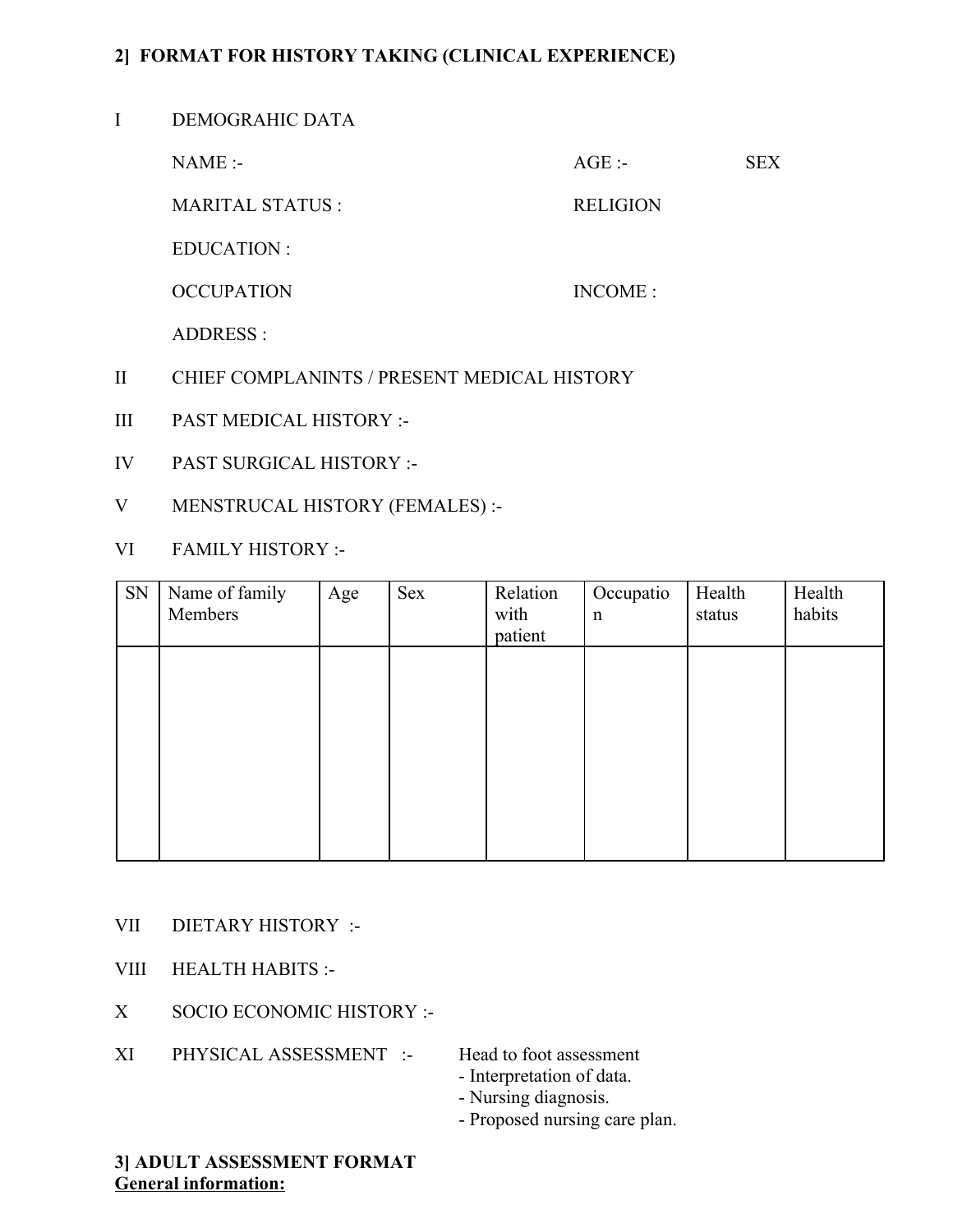| Name                                        |                                                                     |        |
|---------------------------------------------|---------------------------------------------------------------------|--------|
| Age<br>Sex                                  |                                                                     |        |
| occupation                                  | IP No.                                                              |        |
| Admission date                              | Time                                                                |        |
| Diagnosis                                   |                                                                     |        |
| History of other illness/operation/ Allergy |                                                                     |        |
|                                             | General appearance: Body built (thin / Well / obese)                |        |
|                                             | Posture :                                                           | group: |
| Habits: smoking/alcohol/drug abuse/other    |                                                                     |        |
|                                             | Behavior: Normal / Relaxed /Anxious/Distressed/Depressed/Withdrawn. |        |

Level of Consciousness : Conscious/Confused/Semiconscious/Unconscious

Assessment of Daily Activities.

| <b>ADL</b>                                                  | Subjective data(report)       | Objective data(exhibits)                                                                       | <b>Nursing diagnosis</b> |
|-------------------------------------------------------------|-------------------------------|------------------------------------------------------------------------------------------------|--------------------------|
| $\mathbf{M}$<br>$\mathbf{A}$                                | <b>Usual Activities</b>       | Uses aids                                                                                      |                          |
| $\overline{C}$<br>$\overline{O}$<br>T<br>B                  | Gait                          | Coordinated / uncoordinated                                                                    |                          |
| $\mathbf I$<br>I<br>$\overline{\mathbf{V}}$<br>$\mathbf{L}$ | Limitations                   | Immobile / Partial ambulatory<br>Ambulatory                                                    |                          |
| I<br>$\mathbf T$<br>T                                       | Sleep                         | Insomnia / Sleep apnea / other                                                                 |                          |
| Y<br>$\mathbf{Y}$                                           | Body movement                 | Purposeful movement / tremor                                                                   |                          |
|                                                             | Deformities                   | Handicap<br>Grasp / muscle strength and<br>grade<br>Deep tendon reflex<br>Cutaneous reflex     |                          |
| $\mathcal{C}$                                               | Eyes-vision loss              | Color, vision acuity                                                                           |                          |
| $\overline{O}$<br>M                                         | Wears glasses / Aid           | Visual fields / normal / limited                                                               |                          |
| M<br>S<br>U<br>${\bf E}$<br>N<br>N<br>S<br>$\bf{I}$         | Conjunctiva<br>Corneal reflex | Pale / yellow / Red / other<br>Pupil reaction : present /absent<br>Infection : present /absent |                          |
| $\overline{C}$<br>${\bf E}$                                 | Ears - Hearing loss           | <b>Hearing Acuity</b>                                                                          |                          |
| S<br>$\overline{A}$<br>$\mathbf T$<br>$\bf{I}$              | Speech - Problems             | Communication<br>Verbal / nonverbal<br>relevant / irrelevant                                   |                          |
| $\overline{O}$<br>N                                         | Skin                          | Temperature, color / texture /<br>turgor / Any other<br>Response to touch                      |                          |
|                                                             |                               | (painful stimuli, hot / cold)                                                                  |                          |
|                                                             | <b>Nose</b><br>Pain           | Sense of smell<br>Facial grimacing / guarding                                                  |                          |
|                                                             |                               |                                                                                                |                          |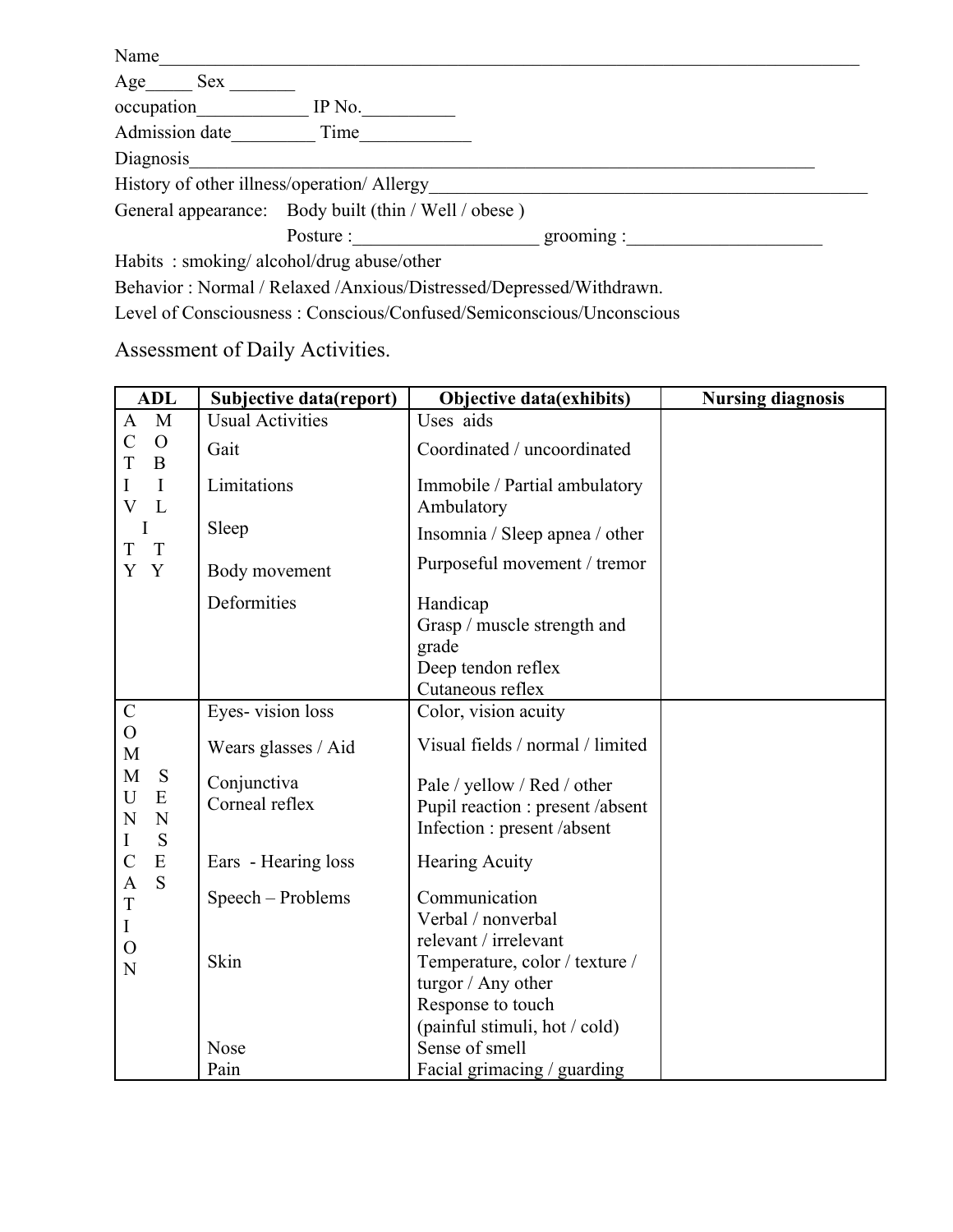| <b>ADL</b>          | Subjective data(report) | <b>Objective data(exhibits)</b>      | <b>Nursing diagnosis</b> |
|---------------------|-------------------------|--------------------------------------|--------------------------|
| N                   | Usual diet              | Weight height / BMI                  |                          |
| U                   | Eating                  |                                      |                          |
| T                   | (Likes & dislikes)      | Recent changes                       |                          |
| $\mathbf R$         | Drinking                |                                      |                          |
| I                   | Anorexia                | Vomitus                              |                          |
| T                   | Nausea/vomiting         | I.V. infusion                        |                          |
| I                   |                         | <b>NGT</b>                           |                          |
| $\overline{O}$      |                         |                                      |                          |
| $\mathbf N$         | Swallowing              | Gag reflex : present / absent        |                          |
| ${\bf E}$           | Usual bowel pattern     | Bowel sounds/abdominal girth         |                          |
| L                   | Bleeding/constipation   | Feces                                |                          |
| I                   | Diarrhea                |                                      |                          |
| M                   | <b>Uses</b> laxatives   | Urine-amount/color                   |                          |
| I                   | Urine                   | Drainage                             |                          |
| N                   | Frequency               | On CBD/condom                        |                          |
| $\mathbf{A}$        | Difficulty              | I&O chart                            |                          |
| T                   |                         |                                      |                          |
| $\mathbf I$         | Menstruation(Female)    | Bleeding                             |                          |
| $\mathcal{O}$       |                         | Dysmenorrhoea                        |                          |
| $\mathbf N$         |                         | <b>LMP</b>                           |                          |
|                     | Cough                   | Dry / productive                     |                          |
|                     |                         | Respiratory rate                     |                          |
| $\mathbf R$         |                         | Dyspnoea                             |                          |
| E                   | Sputum                  | Cyanosis                             |                          |
| ${\bf S}$           |                         | Sputum (color, consistency,          |                          |
| $\mathbf{P}$        |                         | amount)                              |                          |
| I                   |                         | On Auscultation                      |                          |
| $\mathbf R$         |                         | <b>Breath sounds</b>                 |                          |
| A                   |                         | (Rales / Rhonchi / wheezes /         |                          |
| T                   |                         | pleural friction rub)                |                          |
| I<br>$\overline{O}$ |                         | Chest expansion                      |                          |
| N                   |                         | (Equal / unequal)                    |                          |
|                     |                         | Oxygen saturation (optional)         |                          |
|                     |                         | ABG (optional)<br>use of Anesthetics |                          |
|                     | Smoking                 |                                      |                          |
| $\mathcal{C}$       | Chest pain, numbness    | Heart rate                           |                          |
| I<br>$\mathbf R$    | Tingling                | Edema                                |                          |
| $\overline{C}$      |                         | Bleeding<br>Wound                    |                          |
| U                   |                         | <b>BP</b>                            |                          |
| L                   | Extremities             | $HB$                                 |                          |
| $\mathbf{A}$        |                         | Peripheral pulse                     |                          |
| T                   |                         | Color-temperature                    |                          |
| I                   |                         | Nail beds                            |                          |
| $\overline{O}$      |                         | Capillary refill                     |                          |
| N                   |                         | Lesion                               |                          |
|                     |                         | Lymph nodes                          |                          |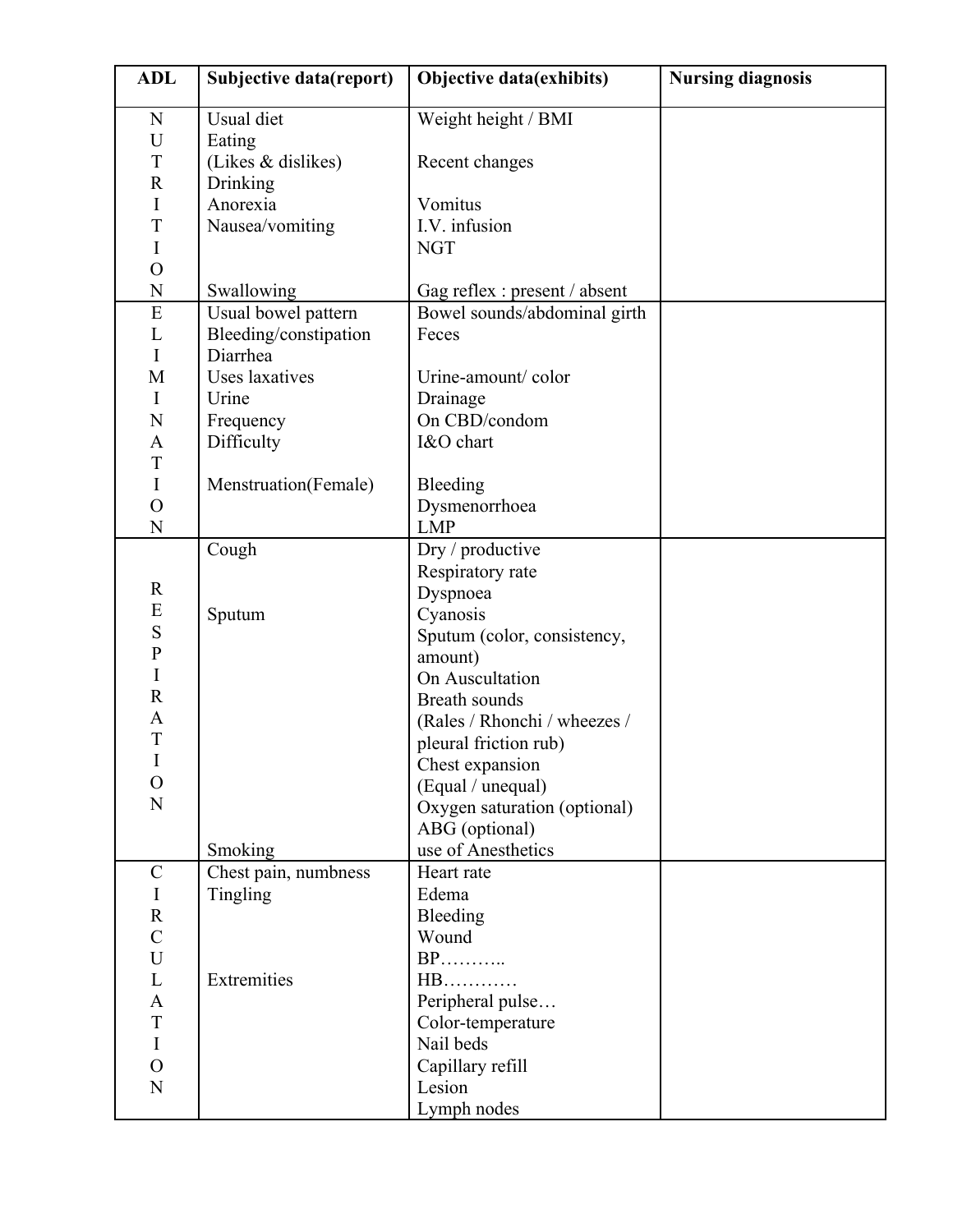| ADL       | Subjective data(report) | <b>Nursing diagnosis</b>          |  |
|-----------|-------------------------|-----------------------------------|--|
| Η         | Skin-                   | Clean / unclean / body odour      |  |
| Y         | wound                   | Drainage / odour                  |  |
| ${\bf G}$ |                         |                                   |  |
|           | Mouth/teeth             | Dentures / Swallowing             |  |
| E         | Dirty/odor/Teeth        | Halitosis / dental caries / any   |  |
| N         |                         | other                             |  |
| E         | Hair, scalp             | Lice / dandruff / lesions / other |  |
|           |                         |                                   |  |
| EGO       | Clam.                   | Calm / tensed /                   |  |
| integrity | Anxious                 | Anxious / relaxed                 |  |
|           | Sighs deeply            | Excited / dull / restless         |  |
|           |                         | Fearful / nervous                 |  |

Remarks : Interpretation of above data

- Proposed nursing care plan.

-Discharge plan :

Signature of Nurse.

Date :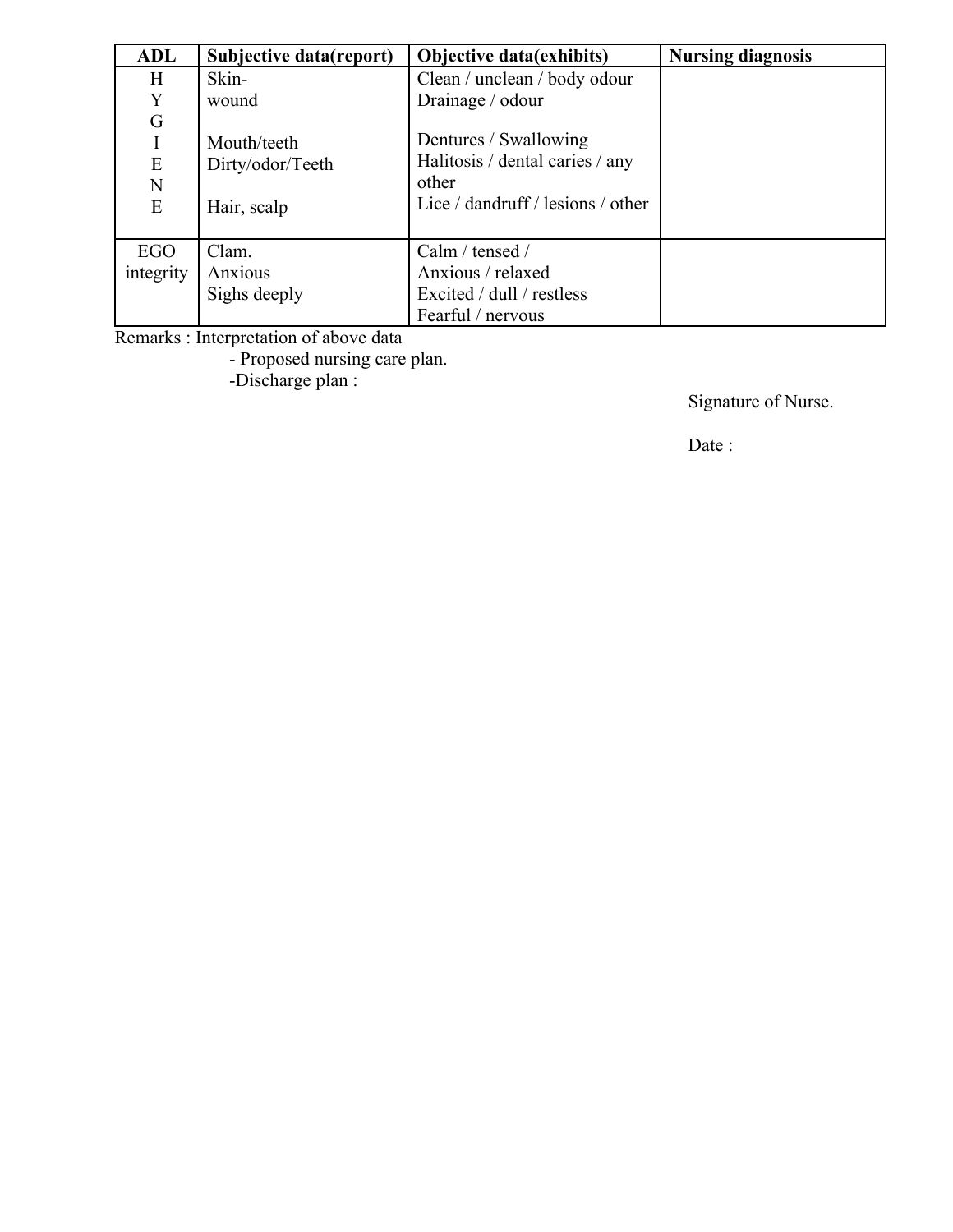### **3] FORMATE FOR NURSING CARE PLAN**

|            | Name of the Patient ———————————————————— |                                    |             |                                                                        |                                 |                  |                   |
|------------|------------------------------------------|------------------------------------|-------------|------------------------------------------------------------------------|---------------------------------|------------------|-------------------|
| $Age \_$   |                                          |                                    |             |                                                                        |                                 | Date & Time      |                   |
| Sex        |                                          |                                    |             | Of Admission<br>Diagnosis:<br>Surgery & Date of surgery<br>Marks: $50$ |                                 |                  |                   |
| Dr's Unit  |                                          |                                    |             |                                                                        |                                 |                  |                   |
|            | Assessment<br>(12)                       | <b>Nursing</b><br>Diagnosis<br>(3) | Goal<br>(2) | Outcome<br>Criteria<br>(2)                                             | Nursing<br>Intervention<br>(15) | Rationale<br>(3) | Evaluation<br>(3) |
| Subjective | Objective                                |                                    |             |                                                                        |                                 |                  |                   |
|            |                                          |                                    |             |                                                                        |                                 |                  |                   |
|            |                                          |                                    |             |                                                                        |                                 |                  |                   |
|            |                                          |                                    |             |                                                                        |                                 |                  |                   |

**Nurses notes / Progress report of the patient – (10)**

Signature of Nurse.

Date :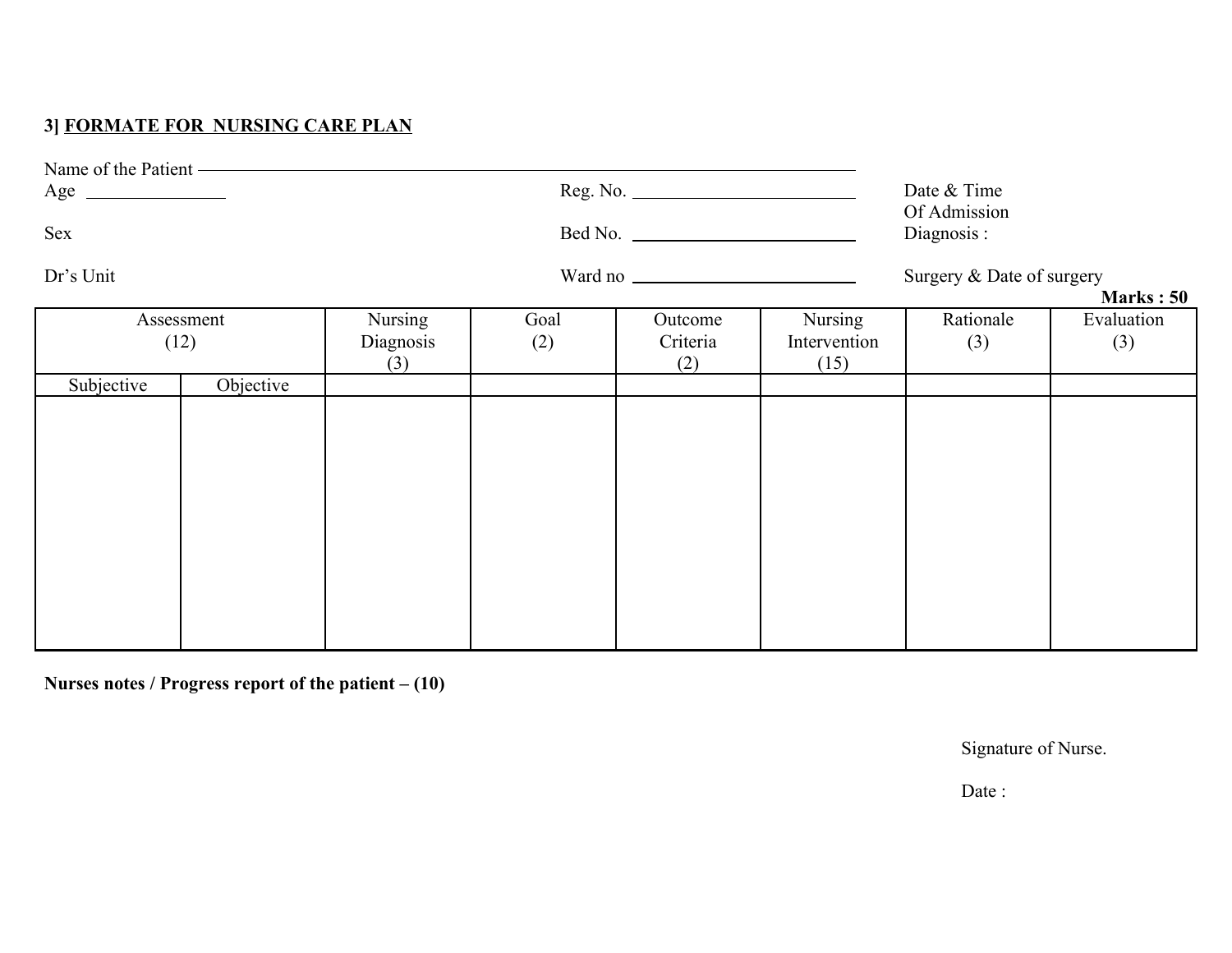### **GUIDELINE FOR CLINICAL ASSESSMENT OF STUDENT (FOUNDATIONS OF NURSING)**

#### **CLINICAL ASSESSMENT FORM**

Students Name :- Hospital :-

Group / Year :- Unit / Ward :-

Students Number :- From to

Max 100 marks

| <b>SN</b>                 | <b>PERFORMANCE</b><br><b>CRITERIA</b> | (5)<br><b>Excellen</b><br>t | (4)<br>very<br>Good | (3)<br>Good | (2)<br><b>Satisfactor</b><br>V | (1)<br>Poor | <b>Remarks</b> |
|---------------------------|---------------------------------------|-----------------------------|---------------------|-------------|--------------------------------|-------------|----------------|
|                           | <b>Nursing Process (75)</b>           |                             |                     |             |                                |             |                |
| I                         | <b>Assessment and Nursing</b>         |                             |                     |             |                                |             |                |
|                           | Diagnosis (15)                        |                             |                     |             |                                |             |                |
| 1.1                       | Collects data accurately              |                             |                     |             |                                |             |                |
| 1.2                       | Identifies & Categorizes              |                             |                     |             |                                |             |                |
|                           | basic Needs of Patients               |                             |                     |             |                                |             |                |
| 1.3                       | <b>Formulates Nursing</b>             |                             |                     |             |                                |             |                |
|                           | Diagnosis                             |                             |                     |             |                                |             |                |
| $\mathbf{I}$              | Planning (15)                         |                             |                     |             |                                |             |                |
| $\overline{2.1}$          | Prioritizes patients needs            |                             |                     |             |                                |             |                |
| 2.2                       | Plans nursing action for each         |                             |                     |             |                                |             |                |
|                           | of need                               |                             |                     |             |                                |             |                |
| 2.3                       | States rationale for nursing          |                             |                     |             |                                |             |                |
|                           | action                                |                             |                     |             |                                |             |                |
| $\mathbf{III}$            | <b>Implementation (20)</b>            |                             |                     |             |                                |             |                |
| 3.1                       | Implements nursing care               |                             |                     |             |                                |             |                |
|                           | Accurately and safely with in         |                             |                     |             |                                |             |                |
|                           | given time                            |                             |                     |             |                                |             |                |
| 3.2                       | Applies scientific Principles         |                             |                     |             |                                |             |                |
| 3.3                       | Maintains safe and                    |                             |                     |             |                                |             |                |
|                           | comfortable environment               |                             |                     |             |                                |             |                |
| 3.4                       | Gives health teaching as per          |                             |                     |             |                                |             |                |
|                           | plan to the patients / family         |                             |                     |             |                                |             |                |
| IV                        | <b>Evaluation (10)</b>                |                             |                     |             |                                |             |                |
| 4.1                       | Evaluate patient's response           |                             |                     |             |                                |             |                |
|                           | to nursing care                       |                             |                     |             |                                |             |                |
| 4.2                       | Reexamines & Modifies care            |                             |                     |             |                                |             |                |
|                           | plan                                  |                             |                     |             |                                |             |                |
| $\boldsymbol{\mathrm{V}}$ | Documentation (15)                    |                             |                     |             |                                |             |                |
| 5.1                       | Records patient information           |                             |                     |             |                                |             |                |
|                           | accurately                            |                             |                     |             |                                |             |                |
| 5.2                       | Report patient information            |                             |                     |             |                                |             |                |
|                           | accurately                            |                             |                     |             |                                |             |                |
| 5.3                       | Maintains self up to date             |                             |                     |             |                                |             |                |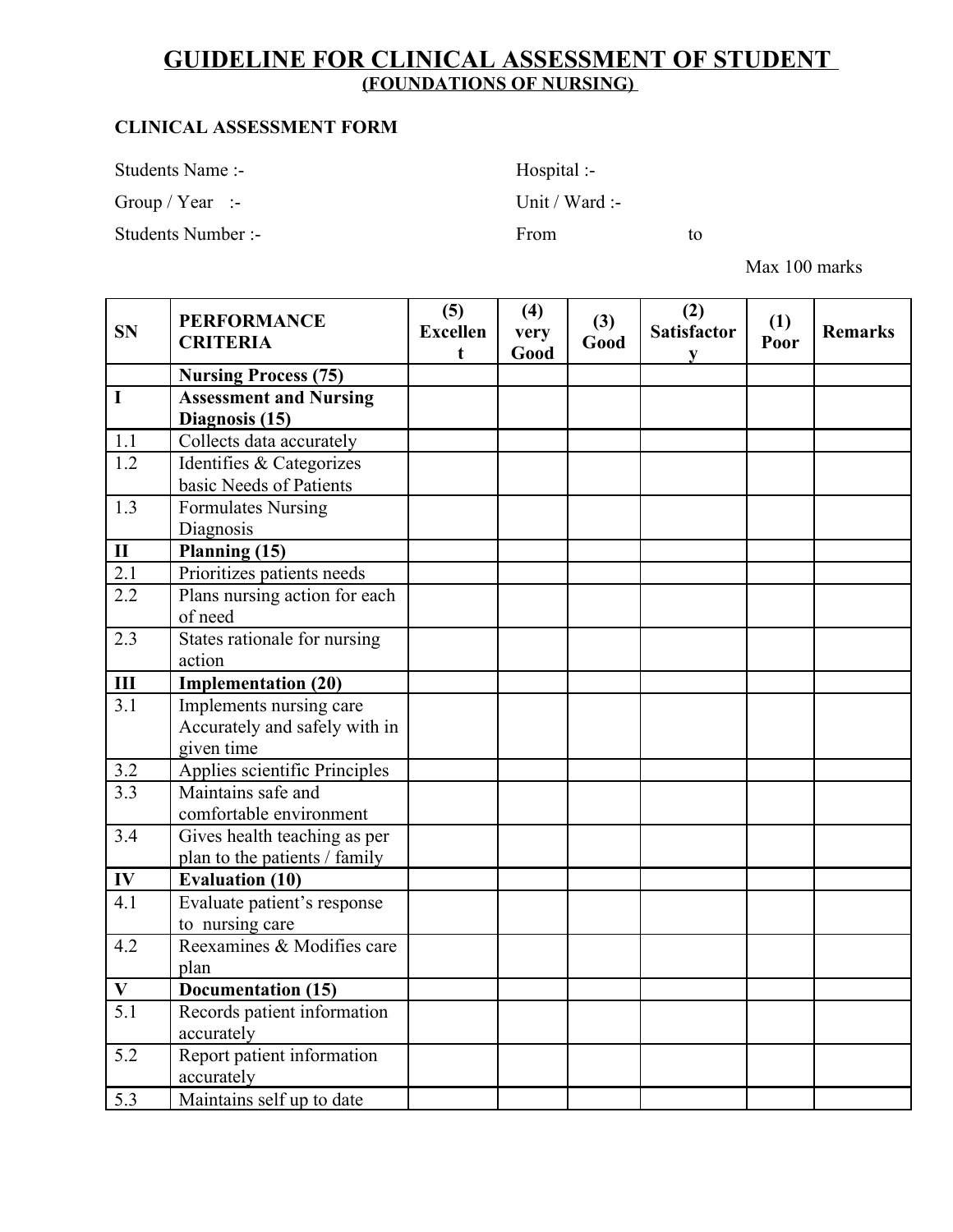| <b>SN</b> | <b>PERFORMANCE</b><br><b>CRITERIA</b> | (5)<br><b>Excellen</b><br>t | (4)<br>very<br>Good | (3)<br>Good | (2)<br><b>Satisfactor</b> | (1)<br>Poor | <b>Remarks</b> |
|-----------|---------------------------------------|-----------------------------|---------------------|-------------|---------------------------|-------------|----------------|
|           | Professional Conduct $- (25)$         |                             |                     |             |                           |             |                |
| VI        | <b>Uniform and Punctuality</b>        |                             |                     |             |                           |             |                |
| 6.1       | Always well groomed, neat             |                             |                     |             |                           |             |                |
|           | & conscious about                     |                             |                     |             |                           |             |                |
|           | professional appearance               |                             |                     |             |                           |             |                |
| 6.2       | Is always punctual in                 |                             |                     |             |                           |             |                |
|           | Clinical $&$ completing               |                             |                     |             |                           |             |                |
|           | assignments                           |                             |                     |             |                           |             |                |
| 6.3       | Readily accepts                       |                             |                     |             |                           |             |                |
|           | responsibility for own                |                             |                     |             |                           |             |                |
|           | behavior & has initiative             |                             |                     |             |                           |             |                |
| VII       | <b>Communication skills</b>           |                             |                     |             |                           |             |                |
| 7.1       | Establishes & Maintains               |                             |                     |             |                           |             |                |
|           | effective working /                   |                             |                     |             |                           |             |                |
|           | communication relationship            |                             |                     |             |                           |             |                |
|           | with patients and family              |                             |                     |             |                           |             |                |
| 7.2       | Establishes good inter                |                             |                     |             |                           |             |                |
|           | personal relationship with            |                             |                     |             |                           |             |                |
|           | members of health team /              |                             |                     |             |                           |             |                |
|           | supervisors / Teachers                |                             |                     |             |                           |             |                |
|           | <b>Total Marks</b>                    |                             |                     |             |                           |             |                |

#### **Comment / Remarks by Teacher / Supervisor:**

Total marks 100 Total marks obtained

Signature of Teacher

Date:

Evaluation is seen and discus by the student

Signature of student

Date of Sign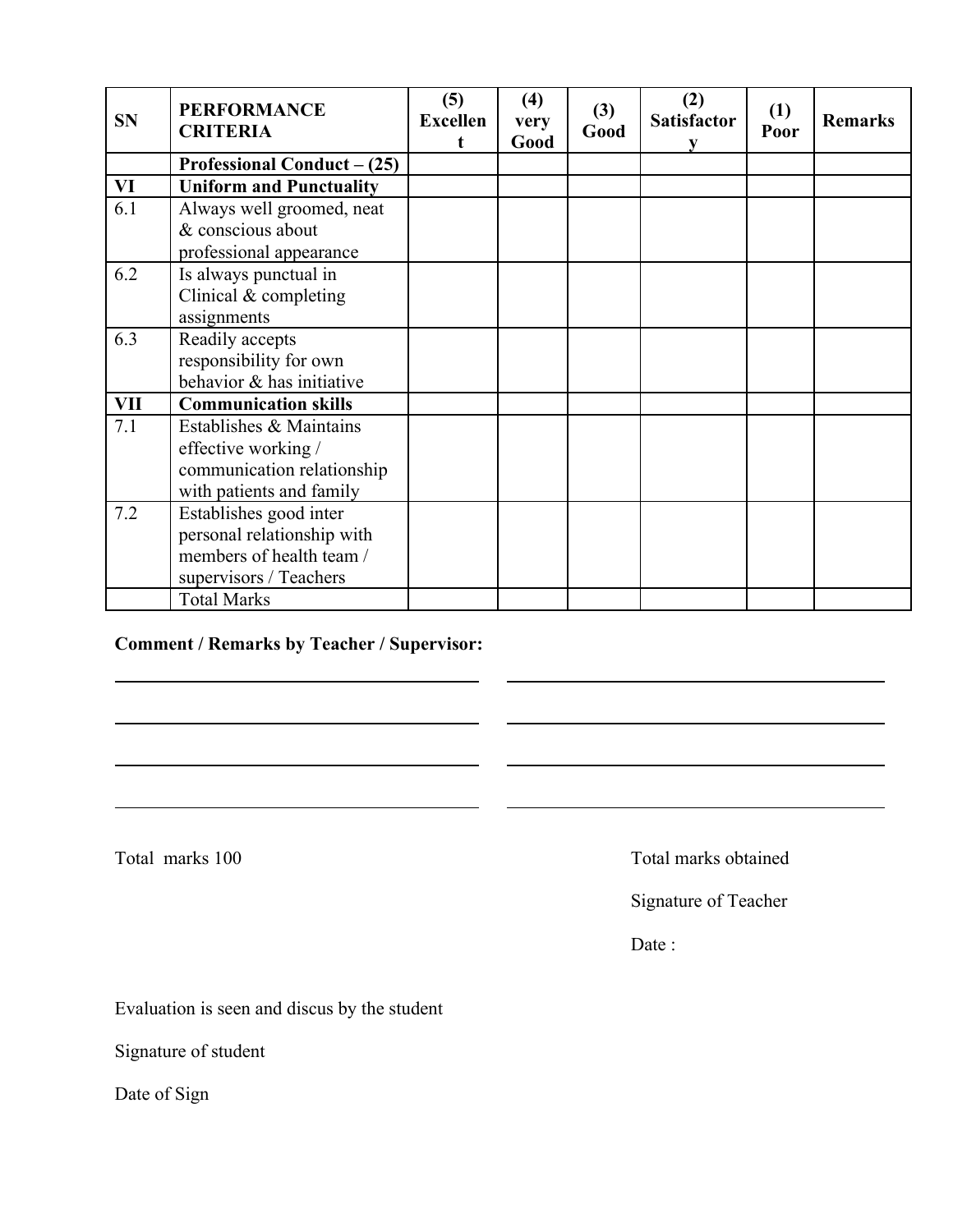#### **FOUNDATIONS OF NURSING**

#### **GUIDELINES FOR UNIVERSITY PRACTICAL AND ORAL EXAMINATION**

#### **INTERNAL EXAMINER** Maximum 50 marks

| <b>SN</b>    | <b>NURSING PROCEDURE</b>          | <b>Total</b><br>marks | <b>Marks</b><br>allotte<br>d | <b>Remarks</b> |
|--------------|-----------------------------------|-----------------------|------------------------------|----------------|
| I            | <b>Planning and Organizing</b>    | 10                    |                              |                |
|              | $1$ -Preparation – day            | 06                    |                              |                |
|              | 2-Environment                     | 02                    |                              |                |
|              | 3-Preparation of patient          | 02                    |                              |                |
| $\mathbf{I}$ | <b>Execution of Procedure</b>     | 14                    |                              |                |
|              | 1-Applies scientific principles   | 06                    |                              |                |
|              | 2-Proficiency in skill            | 06                    |                              |                |
|              | 3-Ensures sequential order        | 02                    |                              |                |
| Ш            | <b>Termination of procedure</b>   | 06                    |                              |                |
|              | 1-Makes patient comfortable       | 02                    |                              |                |
|              | 2-Reports & Records               | 02                    |                              |                |
|              | 3-After care of articles          | 02                    |                              |                |
|              | <b>TOTAL</b>                      | 30                    |                              |                |
|              | <b>VIVA</b>                       |                       |                              |                |
|              | 1-Knowledge related to Principles | 06                    |                              |                |
|              | 2-Equipment & Articles            | 06                    |                              |                |
|              | 3-Medical & Surgical asepsis      | 04                    |                              |                |
|              | 4-Bandaging                       | 04                    |                              |                |
|              | <b>TOTAL</b>                      | 20                    |                              |                |

**Date :- Signature of the Internal Examiner**

(Refer to examination section)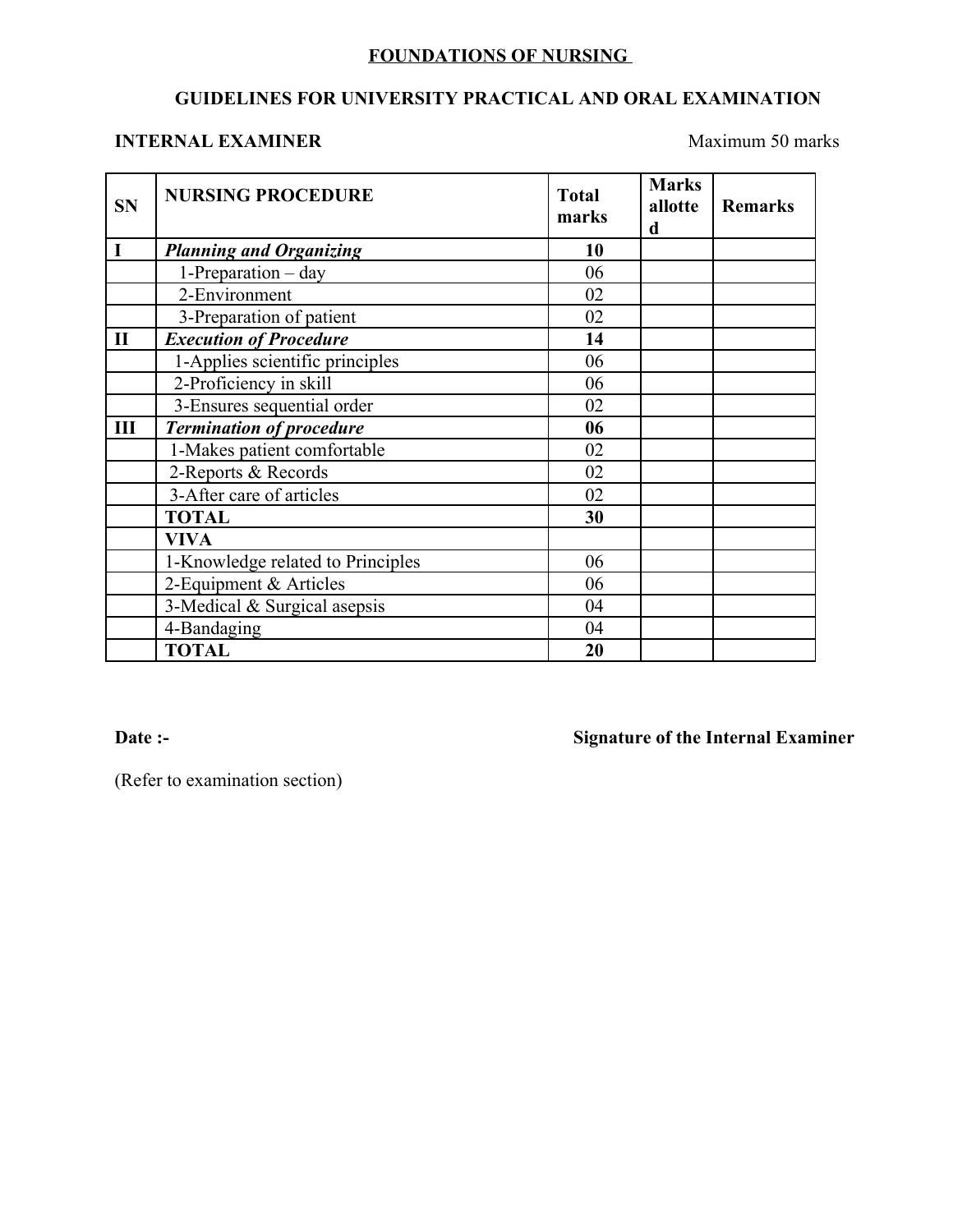#### **FOUNDATIONS OF NURSING GUIDELINES FOR UNIVERSITY PRACTICAL AND ORAL EXAMINATION**

|                | <b>EXTERNAL EXAMINER</b>         |       | Maximum 50 marks |         |  |  |
|----------------|----------------------------------|-------|------------------|---------|--|--|
|                | <b>NURSING PROCESS</b>           | Total | Marks            | Remarks |  |  |
|                |                                  | marks | allotted         |         |  |  |
|                | Assessment                       | 06    |                  |         |  |  |
| $\overline{2}$ | <b>Nursing Diagnosis</b>         | 04    |                  |         |  |  |
| $\overline{3}$ | Goal                             | 02    |                  |         |  |  |
| $\overline{4}$ | Outcome criteria                 | 02    |                  |         |  |  |
| 5              | Nursing intervention             | 06    |                  |         |  |  |
| 6              | Rationale                        | 04    |                  |         |  |  |
|                | Evaluation                       | 02    |                  |         |  |  |
| 8              | Nurses notes                     | 04    |                  |         |  |  |
|                | <b>TOTAL</b>                     | 30    |                  |         |  |  |
|                | <b>VIVA</b>                      |       |                  |         |  |  |
|                | Knowledge of Drugs and Solutions | 04    |                  |         |  |  |
| $\overline{2}$ | Assessment data                  | 06    |                  |         |  |  |
| $\overline{3}$ | Dietary management               | 04    |                  |         |  |  |
| 4              | Health education                 | 06    |                  |         |  |  |
|                | <b>TOTAL</b>                     | 20    |                  |         |  |  |

**Date :- Signature of the External Examiner**

Refer – examination section